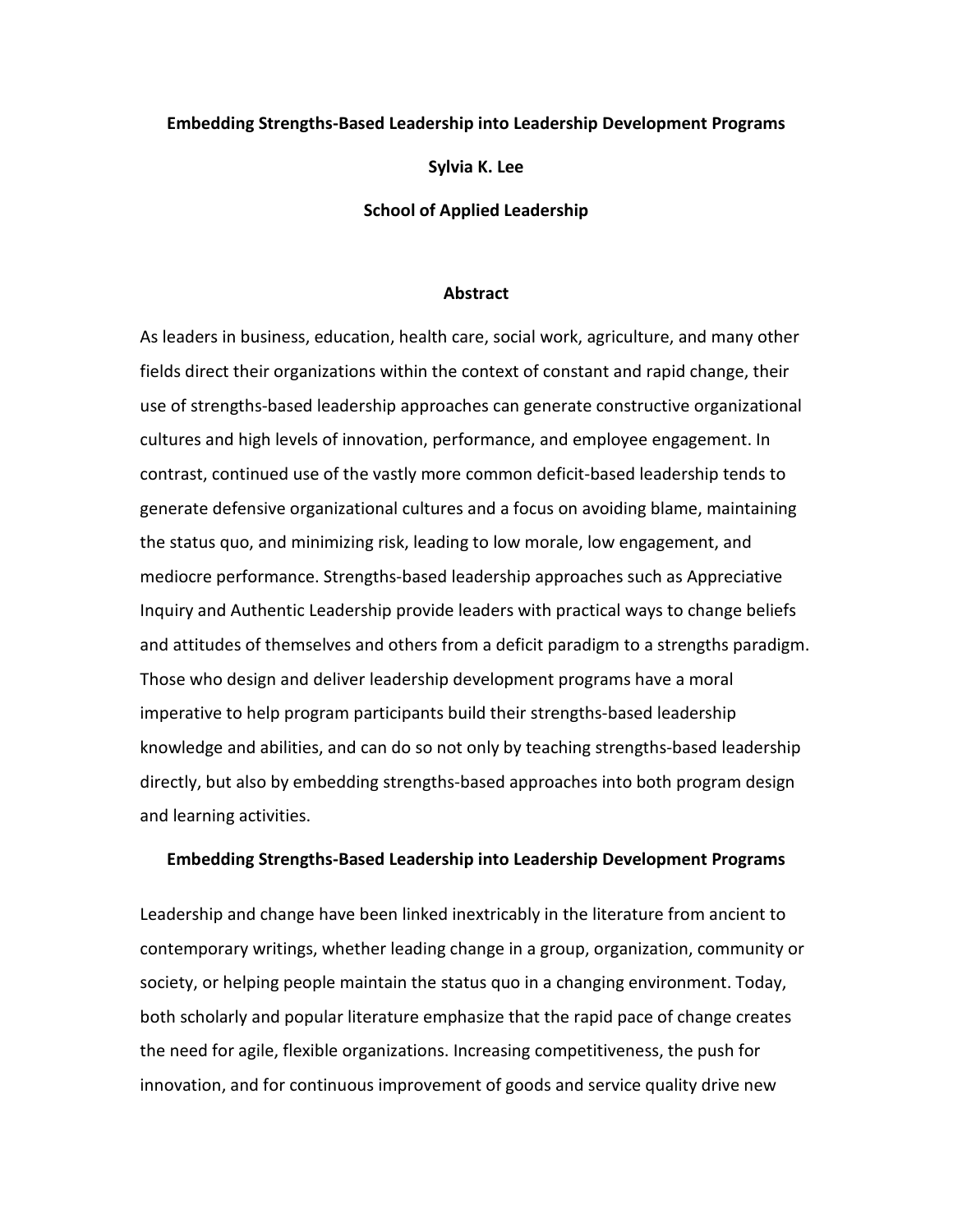leadership decisions and actions (Gobble, Petrick, & Wright, 2012; Jamrog, Vickers, Overholt, & Morrison, 2008; Jaruzelski & Katzenbach, 2012).

Many research projects have demonstrated correlation between leadership and culture, and between culture and performance and innovation (Allard, 2010; Hartnell, 2012; Jaruzelski & Katzenbach, 2012; Katzenbach, Illona, & Kronley, 2012; Schein, 2010). Increasingly, researchers have demonstrated the efficacy of strengths-based leadership approaches in building and growing constructive cultures that engender highperformance workforces (Aguinas, Gottfredson, & Joo, 2012; Asplund & Blacksmith, 2012; Cooperrider & Godwin, 2011; Cooperrider & Sekerka, 2006; Katzenbach et al., 2012).

Strengths-based leadership has application in many leadership activities and roles, from change leadership and culture change through effective performance management and coaching, to improving employee engagement and fostering strong safety cultures. At the core of strengths-based leadership lies the constructionist philosophy that all people carry within them the need for and desire to generate positive change in themselves, their organizations, and their communities (Ngomane, 2011). Strengths-based leadership, like any leadership approach, is thus founded in relationships between leaders and followers (Carucci, 2006).

Beginning with an introduction to strengths-based leadership and a description of its roots in positive psychology and growth as a field, this chapter incorporates examples of the application of strengths-based leadership in various fields. Attention then turns briefly to two strengths-based leadership approaches (Appreciative Leadership and Authentic Leadership), an examination of the value of strengths-based leadership, and a discussion of the importance and value of including strengths-based leadership into leadership development programs. The chapter ends with some suggestions for various tools and strategies.

#### **What Is Strengths-Based Leadership?**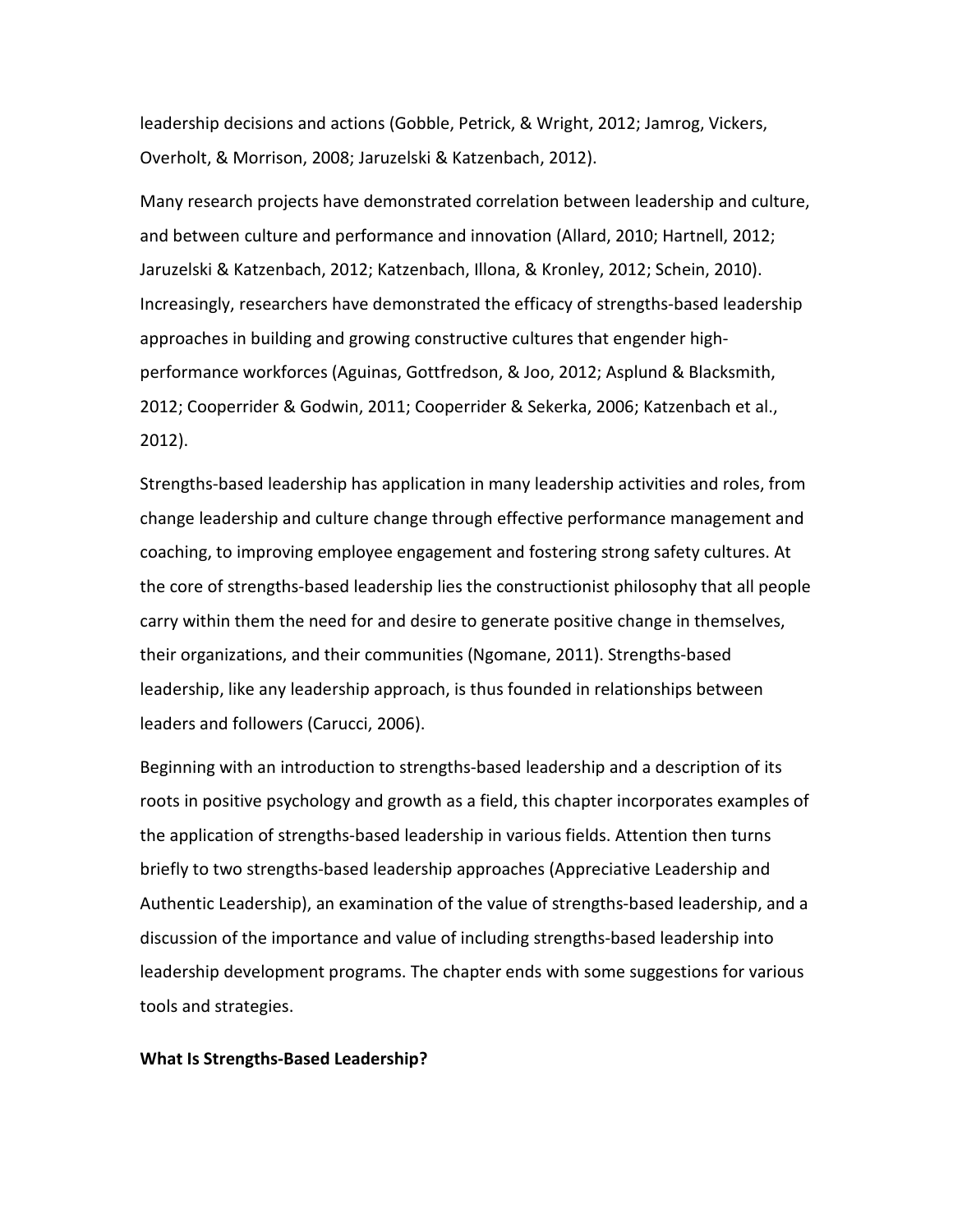**The deficit paradigm.** To begin exploring what is strengths-based leadership, it is instructive to examine first what it is not by exploring its opposite: deficit-based leadership and the larger deficit-based paradigm. The deficit paradigm fosters a management philosophy that characterizes managers as problem solvers. Numerous job descriptions and job advertisements identify problem-solving abilities as a key job requirement. As a result, managers tend to focus on finding problems and fixing what is wrong or broken, often at the expense of understanding and leveraging what is right and working (Tombaugh, 2005).

As Cooperrider and McQuaid (2012), and Whitney, Trosten-Bloom, and Rader (2010) found, managers grounded in this deficit-based paradigm often perceive employees as problems to be fixed. This leads to performance discussions that focus on employees' weaknesses and failings (Aguinas et al., 2012; Tombaugh, 2005). In turn, this often creates a Pygmalion effect in which people find what they expect to find (Fiorentino, 2012). Fiorentino stated that asking someone to improve or to fix problems is the same as assigning a deficit-seeking task, resulting in a pervasive negativity to employees' actions. How pervasiveness is this approach? Cooperrider (2008) showed, based on a comprehensive survey, 80 percent of managers and employees around the world believe their strengths are not understood, not appreciated, and not valued.

Fiorentino (2012) emphasized the omnipresence of the deficit-based paradigm beyond organizations, and its saturation in Western societal thinking. Harry and Klingner (2007) described schoolchildren struggling to learn and therefore seen as broken, a theme on which Weiner (2006) also focused. Harris, Brazeau, Clarkson, Brownlee, and Rawana (2012) documented its presence in social work, while Ngomane (2011) wrote of its impact in agriculture. In the late 1990s, Martin Seligman, then president of the American Psychological Association (APA), discovered that almost all the articles published by the APA in the previous fifty years focused on negative psychology and people as broken and needing fixing (Seligman & Csikszentmihalyi, 2000). Similarly, a decade later, F. Luthans (2002) examined psychology literature and wrote that over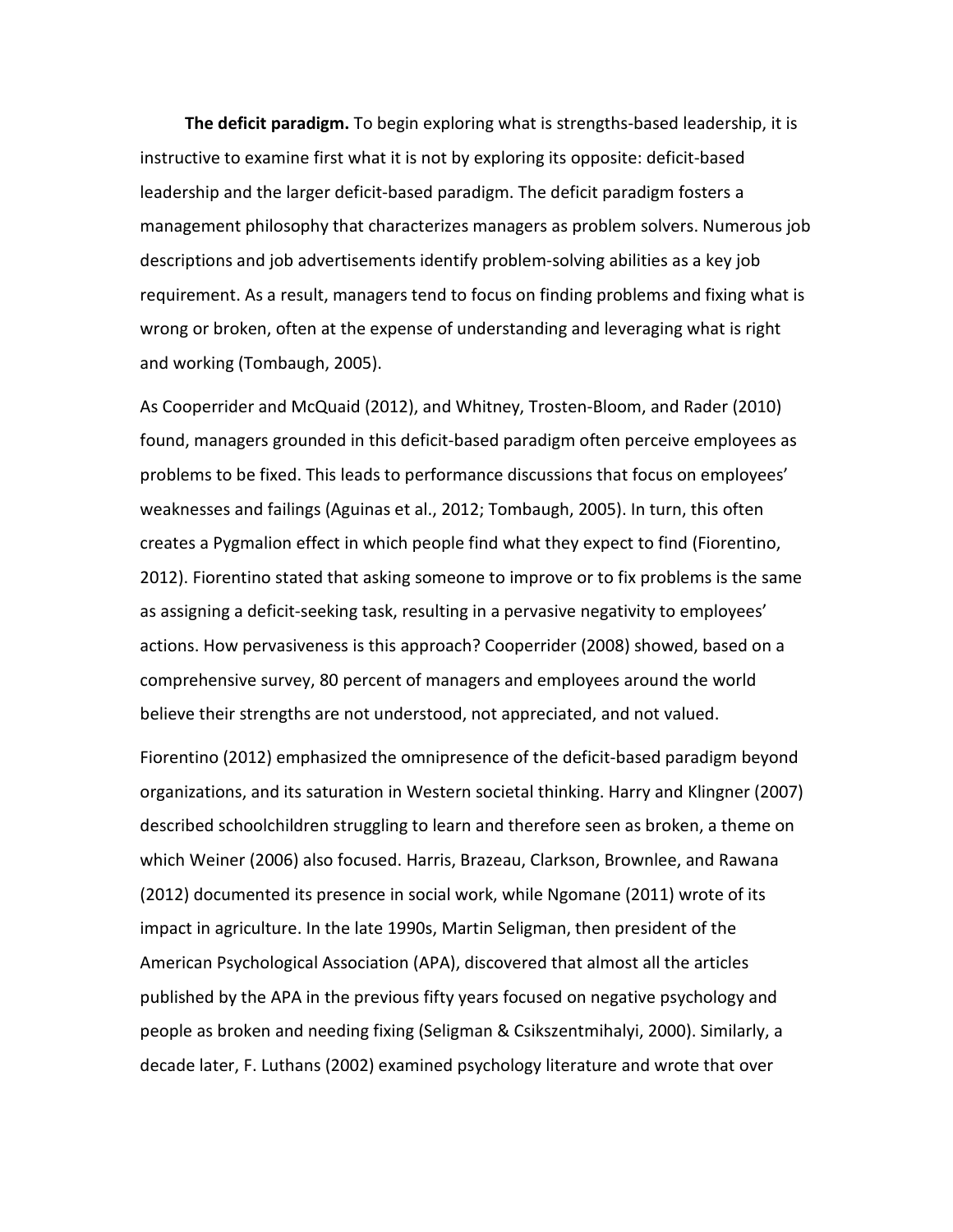375,000 articles focused on negative emotions and concepts, while just 1,000 focused on the positives.

Cooperrider and Godwin (2011) documented the change in the organizational development field from its positive assumption roots to what they termed a massive industry based on problem-solving interventions and deficit-based change management—interventions to fix broken organizations. In a more lighthearted, but equally telling, vein, Fryer (2004) wrote of the belief of scholars, since Dante's time, that "the tortures of hell yield more interesting book material than do the blisses of heaven" (p. 22). Even before Dante, mystic, abbess, composer, and author Hildegard von Bingen (1098–1179) earned the wrath of the Constantinian church for stating that the basis of Western spirituality lay in original blessing, not original sin (Hozeski, 1985). Even as late as 1984, Hozeski reported that an article in the *National Catholic Reporter* described von Bingen as a fruitcake!

Robinson (2001) described a worldview of theology that belittles humans as sinners needing redemption, and of perceptions of those who are different as warped and broken. Robinson examined the writings of philosophers such as Marx and Nietzsche and their explorations of the concept of goodness versus badness in Judeo-Christian thinking and drew tentative links to Nazi ideologies of superiority versus inferiority. This echoes Gorski (2010), who wrote of the tendency in education to equate difference with deficit, and of an ideology focused on fixing disenfranchised children rather than the sociopolitical and systemic circumstances (e.g., economic inequities and racism) that generate disenfranchisement. Gorksi pointed to outcome inequalities such as standardized test scores that educators rationalize as addressing supposed deficiencies in students.

**The impact of deficit-based leadership.** The pervasiveness of deficit thinking and the deficit paradigm is clear. Such thinking permeates fields as diverse as education, business, health care, social work, agriculture, psychology, religion, philosophy, and leadership. When Cooperrider and McQuaid (2012) wrote of the majority of the world's workforce feeling undervalued, they used the term 80:20 deficit bias, or deficit ratio.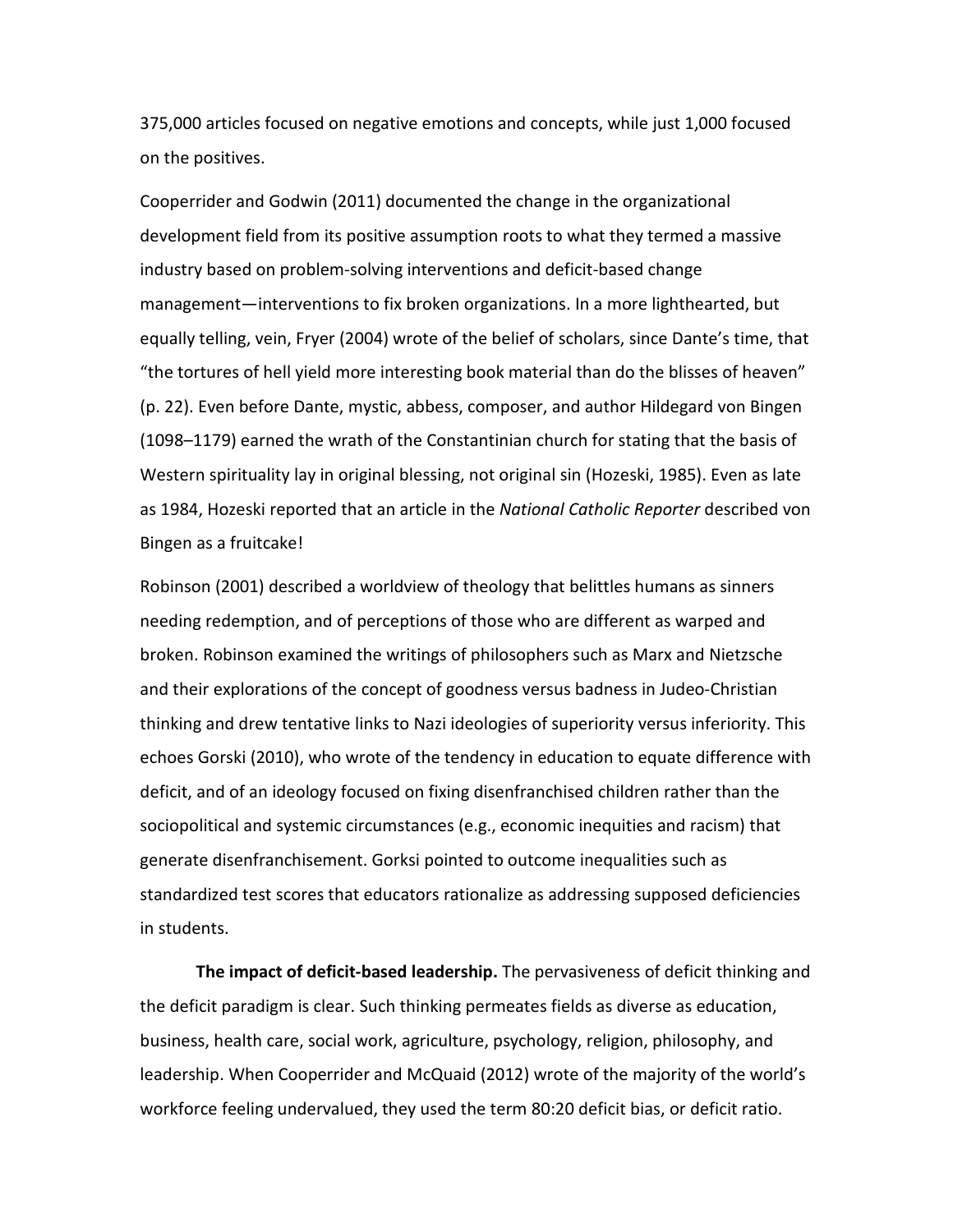They also noted that employees focus 80 percent of their energy on what is not working in an organization, versus just 20 percent on what is working well. When organizational leaders behave within the context of a deficit paradigm, those behaviors affect multiple aspects of organizational culture and practices. These include the following:

- Managers seen as and acting as problem solvers, losing sight of the need to foster innovation and leveraging opportunities.
- Managers focused on fixing inadequate employee performance rather than developing employees' skills.
- Managers and employees disliking performance discussions intensely, primarily because of the general focus on negatives (Heathfield, 2007).
- Managers finding and fixing what is wrong in the organization, resulting in improving things merely to the level of status quo (Cooperrider & Godwin, 2011).
- Overall, this culminates in the Pygmalion effect of managers and leaders expecting to find broken, underperforming employees and employees living up to those expectations (Fiorentino, 2012).

The deficit paradigm affects organizational culture, innovation, critical thinking, employee engagement, employee performance, and more. Words and terms often heard in a deficit-based organization include deficiency, deficit, broken, threats, problems, weakness, failure, low performance, and low morale (Fiorentino, 2012; Ngomane, 2011; Skerrett, 2010; Skrla & Scheurich, 2004; Tombaugh, 2005; Weiner, 2006). Employees, teachers, students, health-care patients, social work program participants, and leaders, surrounded by negativity, respond by creating negative cultures.

That response might be a passive defensive culture, featuring behaviors such as keeping heads down, avoiding making decisions, rejecting accountability, shifting blame, conforming to norms, sticking to often-ineffective rules and procedures, and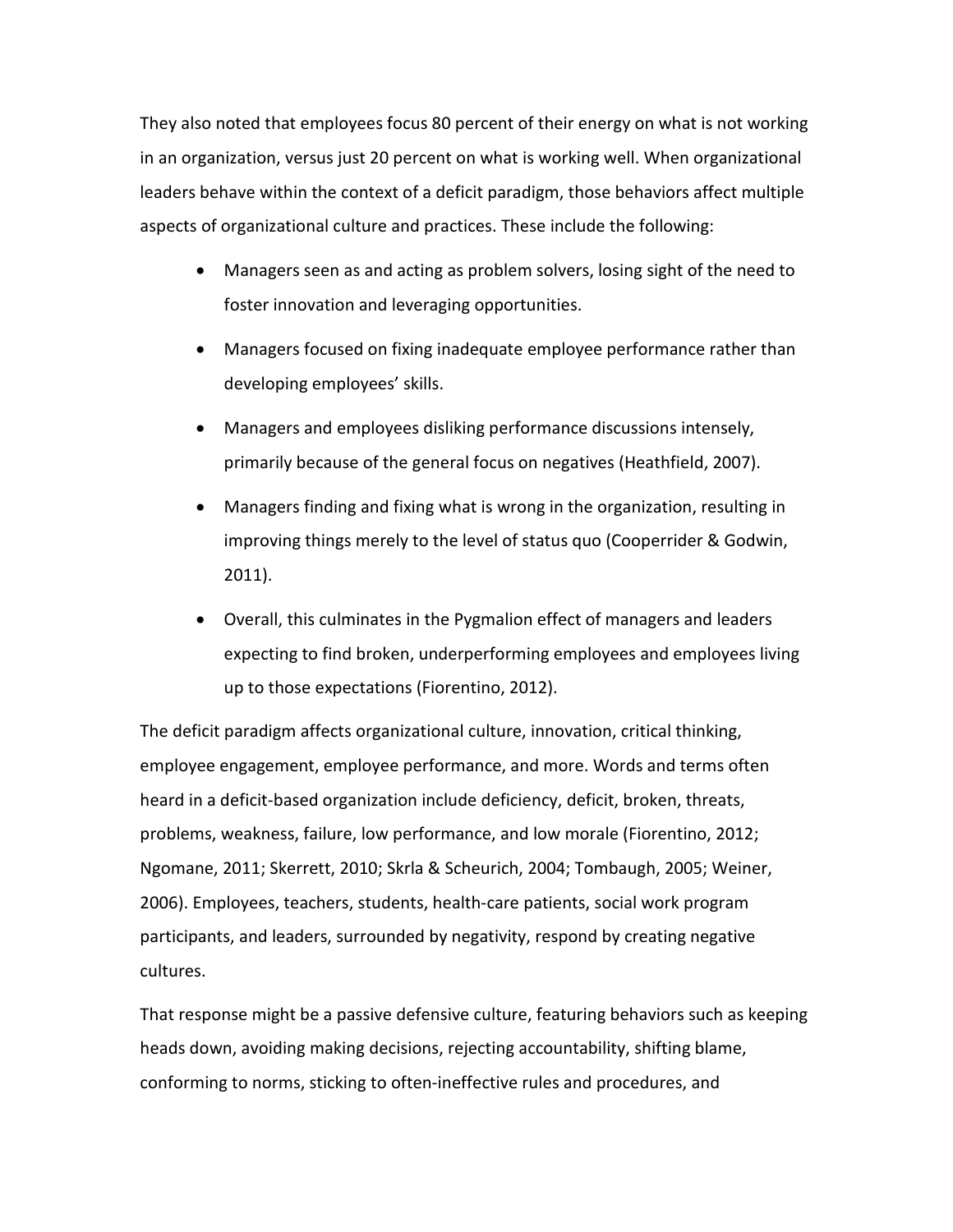management by exception (fighting fires, taking notice of employees only when things go wrong but mostly ignoring them when all is well). It might be an aggressive defensive culture, with characteristic behaviors such as challenging to undermine, exhibiting perfectionistic behaviors, deliberately looking for flaws, perceptions of those who ask for help as weak and flawed, a reliance on quality at the basic, rather than system, level, a focus on short-term over long-term goals, and attempts to be seen as working hard regardless of results. Or it might be a combination of both (Human Synergistics International, 2011). There is a clear relationship between defensive cultures and the deficit paradigm.

**The strengths paradigm.** In contrast to the deficit paradigm, the strengths paradigm focuses, as Ngomane (2011) indicated, on capitalizing on the inherent drive of people toward positive change. Leaders in strengths-based organizations focus on creating work environments that inspire, energize, and promote learning and openness to growth and positive change. Emphasis shifts to positive from negative, and a focus on what is working well and leveraging it (Tombaugh, 2005). In a deficit-focused organization, one hears words such as deficiencies, deficits, threats, broken, weaknesses, and problems. In a strengths-focused organization, words such as inspiring, building, opportunities, possibilities, engaging, optimism, thriving, and innovation become more common. Leaders focus on developing for performance over merely managing for performance (Fredrickson & Losada, 2005; F. Luthans, Youssef, Sweetman, & Harms, 2012; Whitney et al., 2010; Youssef & Luthans, 2007).

Basic strengths approaches are as simple as people demonstrating supportive behaviors, using positive comments, and showing appreciation rather than expressing disapproval, being critical, and assigning blame (Tombaugh, 2005). More advanced strategies involve using tools and practices that foster strengths-based leadership, designing explicitly strengths-based organizations (Cooperrider, 2008), and moving to innovation-focused and positive organizational development over intervention-focused sanctions (Cooperrider & Godwin, 2011).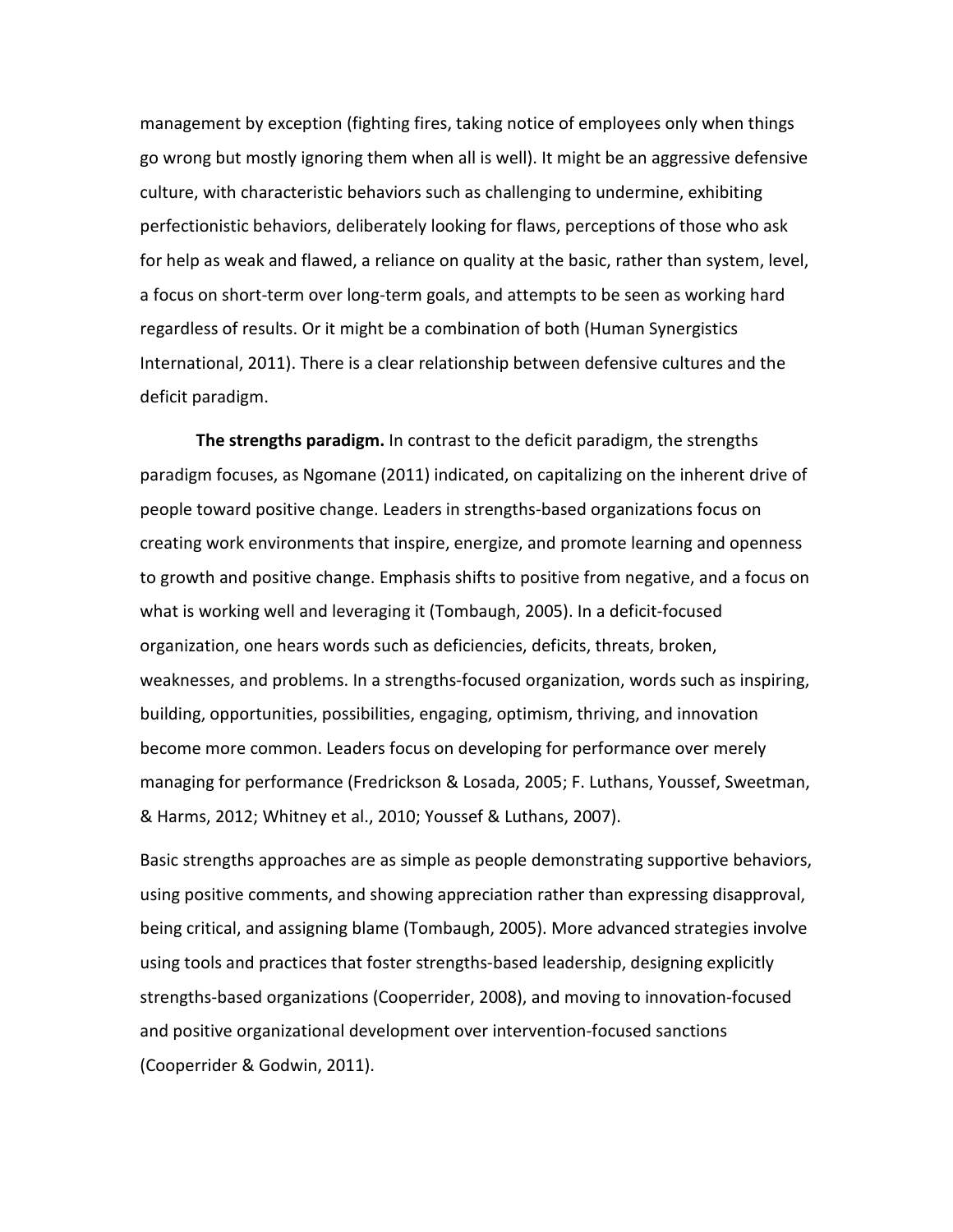According to Cooperrider (2008), strengths-based organizations have leaders who focus on combining and amplifying strengths. Positive organizational development, as envisaged by (Cooperrider & Godwin, 2011), features (a) elevating and extending individual and organizational strengths, (b) broadening and building capacity, and (c) establishing the new while eclipsing the old. This builds on the broaden and build model developed by Fredrickson and Losada (2005) in their research into human flourishing. Many authors, working in various fields, have focused on the concept of amplifying strengths (Aguinas et al., 2012; Fryer, 2004; Harry & Klingner, 2007; Seligman, Ernst, Gillham, Reivich, & Linkins, 2009). Tombaugh (2005) demonstrated improved learning and task performance when people focus on learning from success over learning from failure. As Kriflik and Jones (2002) showed, strengths-based leaders unleash potential in people, facilitating goal achievement and fostering high performance.

It is important to note, however, that the strengths-based paradigm does not ignore the existence of weakness and challenges, even though some popular literature seems to indicate such. As Whitney et al. (2010) discussed, the emphasis is on first recognizing and acknowledging weaknesses and challenges, and then on reframing them as opportunities for growth and innovation. Imagine a baby, learning to walk, and consider how, when the baby falls down, the parents do not assume the child is broken or deficient. Instead, they pick the baby up, hug her, and encourage her to keep trying and learning. They cheer when the baby stands in wobbly balance for a few seconds, proudly send photos and video clips to grandparents, friends, and anyone else who will watch when those first steps happen. They act as though their baby is the first to ever achieve such performance and radiate pride. Just a few years later, in school, the child starts to learn to operate in a deficit-based world.

**The impact of strengths-based leadership.** Harris et al. (2012) described the difference clients displayed in a youth substance abuse program when program leaders took a strengths-based approach. The young people began to recognize and focus on their individual strengths and see themselves as worthwhile people with a positive future. Jenson, Petri, Day, and Truman (2011), Weiner (2006), and Wisner (2011)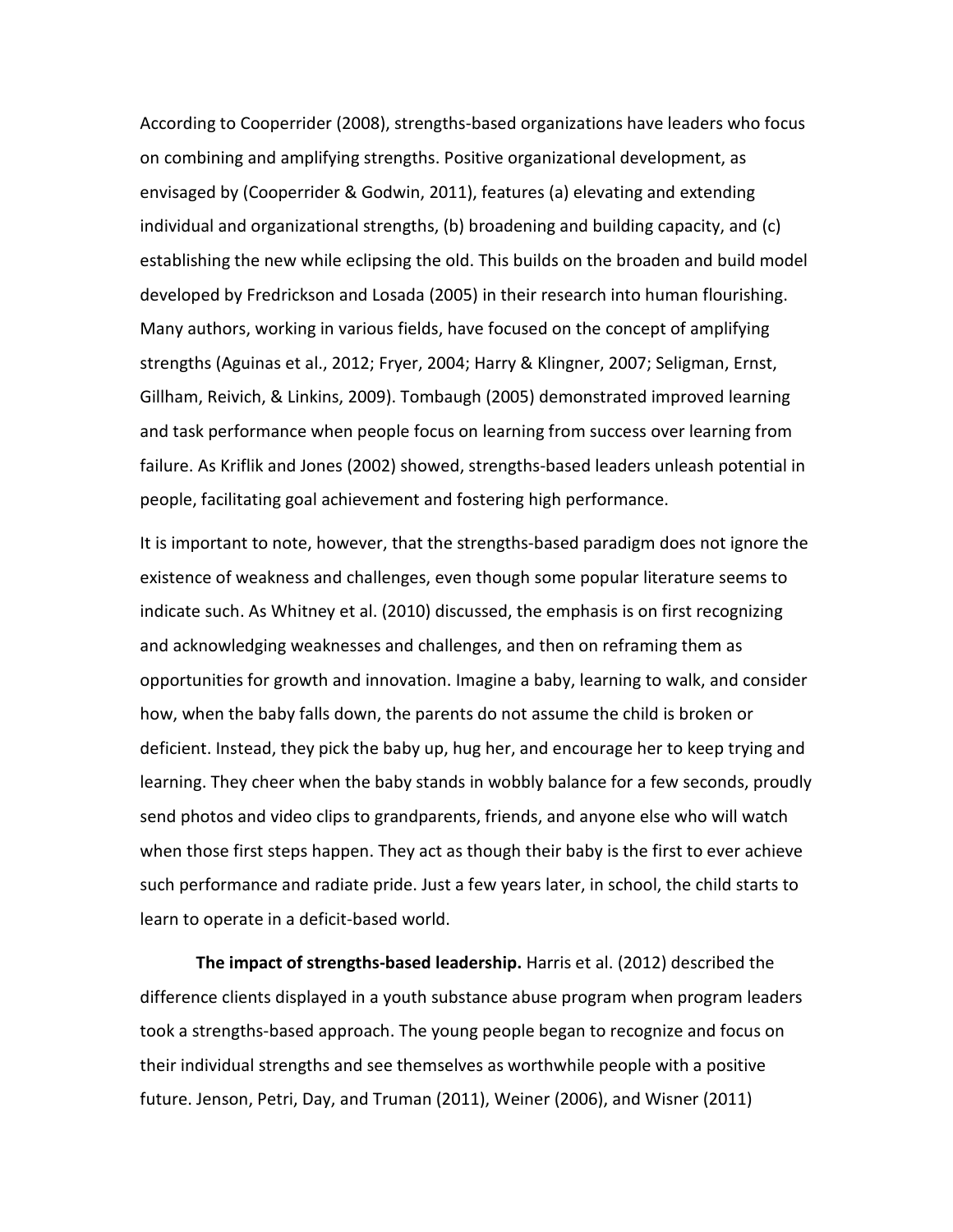demonstrated changes in student engagement and learning in positive education environments. Gottlieb, Gottlieb, and Shamian (2012) and Skerrett (2010) pointed to positive change in both nurses and patients following the use of strengths-based approaches to nursing.

In strengths-based organizations, people are focused on:

- leveraging strengths,
- pursuing opportunity,
- generating innovation,
- developing themselves and others,
- building hope and optimism,
- moving beyond the status quo to high performance, and
- enabling, empowering, and engaging.

This creates a different environment that generates a different culture than the defensive cultures earlier described. Far more likely is a constructive culture, featuring behaviors such as setting challenging, albeit realistic, goals and enthusiastic pursuit of those goals, fostering creativity, nurturing quality over quantity, engaging in supportive and constructive interactions with others, focusing on developing self and others, cooperating and collaborating, and empowering leadership (Human Synergistics International, 2011).

**The cautions of a strengths-based approach.** Like all effective strategies, strengths-based leadership is neither perfect nor a panacea. For example, managers often overuse their strengths, as Kaiser and Overfield (2011) found, identifying a strong correlation between the presence of a strength and its overuse. A manager who is adept at making quick decisions, for example, may not take needed time to analyze situations or seek input from others. In contrast, collaborative decision making may be a strength for a particular leader, for example, but become a weakness if she tries to collaborate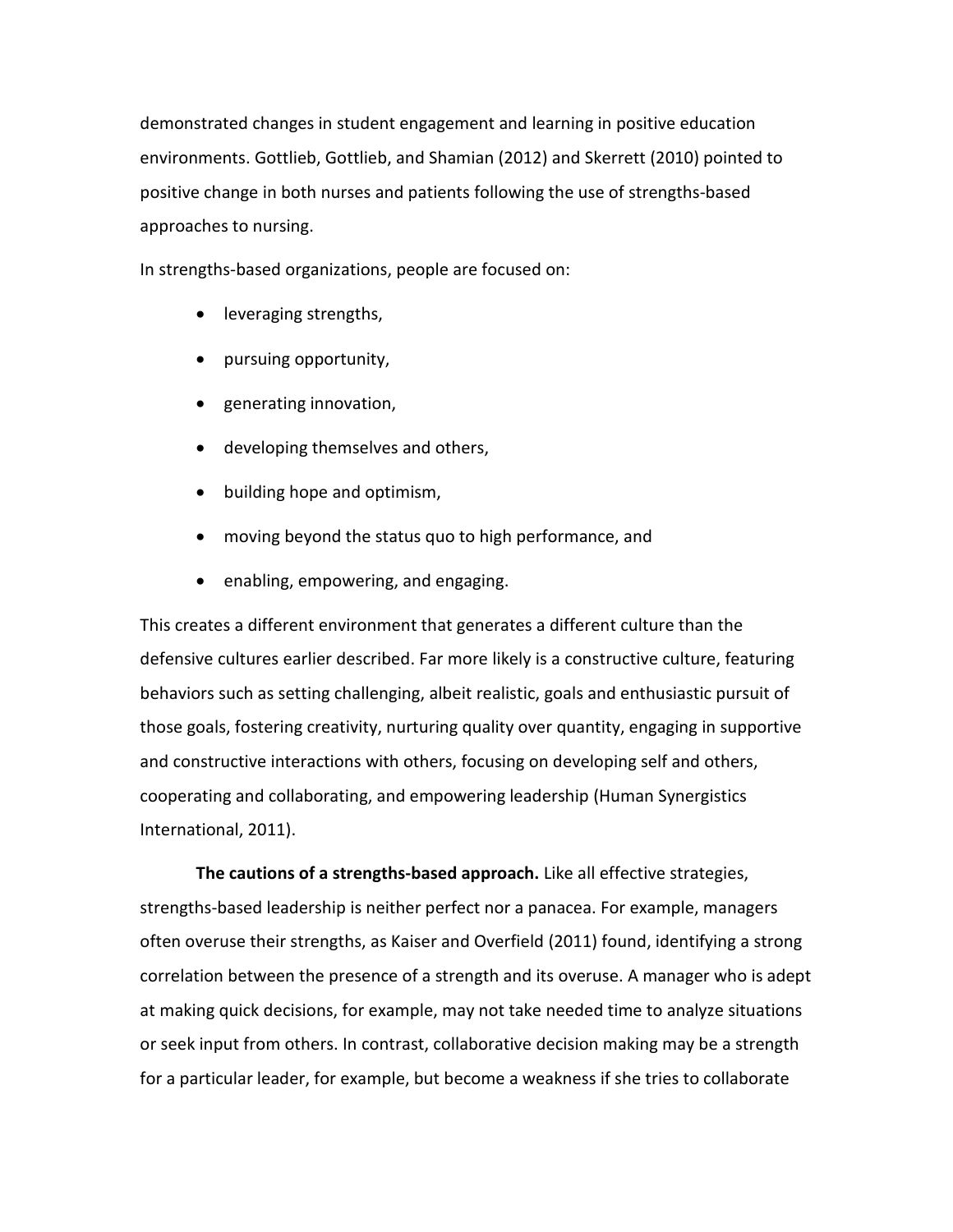and consult when the situation calls for immediate and decisive action. That is, overuse of strengths may lessen the use of opposing but complementary behaviors. Strengthsbased leadership, or leading from strengths, requires a balanced approach and an understanding of when to use one's strengths and when to focus on less strong behaviors.

# **Positive Psychology: The Roots of the Strengths-Based Paradigm and Strengths-Based Leadership**

Strengths-based leadership grew from the field of positive psychology. While Maslow (1954) appears to have been the first to use the term, Seligman brought it to prominence. President of the American Psychological Association in the early 1990s, Seligman began to study the change in focus of psychology over the previous fifty years, discovering that over 95 percent of research in that time had focused on the disease model (Seligman & Csikszentmihalyi, 2000). Seligman and Csikszentmihalyi contended that psychology had, since World War II, become a science of healing, focused on pathology and repairing damage, with little attention on fulfilling human functioning and thriving communities. A decade later, F. Luthans (2002) reported that he had found over 375,000 psychology articles that focused on negative emotions and just 1,000 that focused on positive concepts.

Positive psychology involves studying the conditions in which people flourish and achieve optimal functioning as individuals and in groups and organizations (Gable & Haidt, 2005). As F. Luthans (2002) wrote, in positive psychology the emphasis moves from what is wrong with people to what is right. That is, to a focus on strengths and resilience, and developing wellness and prosperity, not merely curing pathology. Seligman and Csikszentmihalyi (2000) wrote of positive psychology as centering on subjective experiences such as contentment and satisfaction with the past, happiness and flow in the present, and optimism and hope about the future. They also emphasized that positive psychology addresses both individual and group levels, with the latter about community value, citizenship, work ethic, and responsibility. F. Luthans (2002)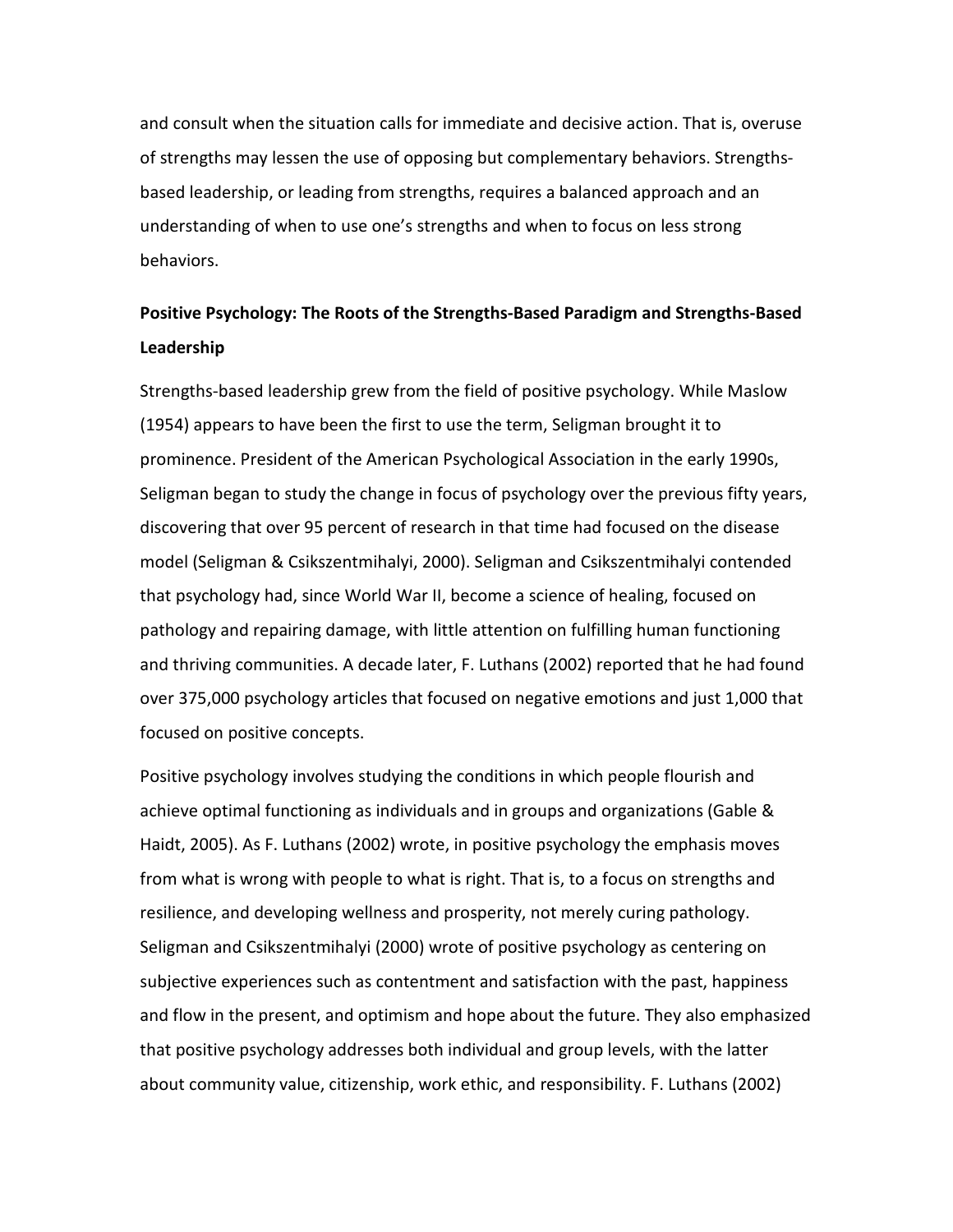also stressed the scientific base of positive psychology in research and sound theory compared to popular positive approaches.

Positive psychology also gave rise to positive organizational psychology and positive organizational behavior. Positive organizational psychology is the study of positive organizations and organizational dynamics that lead to development of human strengths (Donaldson & Ko, 2010). That is, the focus at the individual level is on factors such as employee flourishing and resilience, and at the organizational level on employee and organizational performance.

There are similarities between positive organizational psychology and positive organizational behavior. Bakker and Schufeli (2008) differentiated between the two, noting that the former has a positive organization perspective while the latter has a positive individual perspective. F. Luthans (2002) saw positive organizational behavior as more functional, emphasizing measurable and management performance impact.

A fourth field of study growing out of positive psychology is that of psychological capital. Again, with a heavy emphasis on individual well-being, psychological capital refers to fostering positive constructs of hope, resilience, optimism, efficacy, and happiness. According to F. Luthans et al. (2012), strong levels of positivity in an individual's predispositions, memories, goals, and motivations amplify the impact of positive events on that individual and cushions the impact of negative events. In addition to studying psychological capital in workplace settings, Luthans has also explored its relationship to effective student behaviors and performance (B. C. Luthans, Luthans, & Jensen, 2012), as has Wisner (2008). Avey, Patera, and West (2006) demonstrated that strong levels of psychological capital reduced both voluntary and involuntary employee absenteeism. Research in all these areas of positive psychology, positive organizational psychology, positive organizational behavior, and psychological capital has demonstrated the relationship between positive human functioning and employee performance (Legier, 2007; F. Luthans, Youssef, & Avolio, 2006), student achievement (Boniwell & Ryan, 2012; Eisenman, Barnhill, & Riley, 2013; Jenson et al., 2011), and nursing effectiveness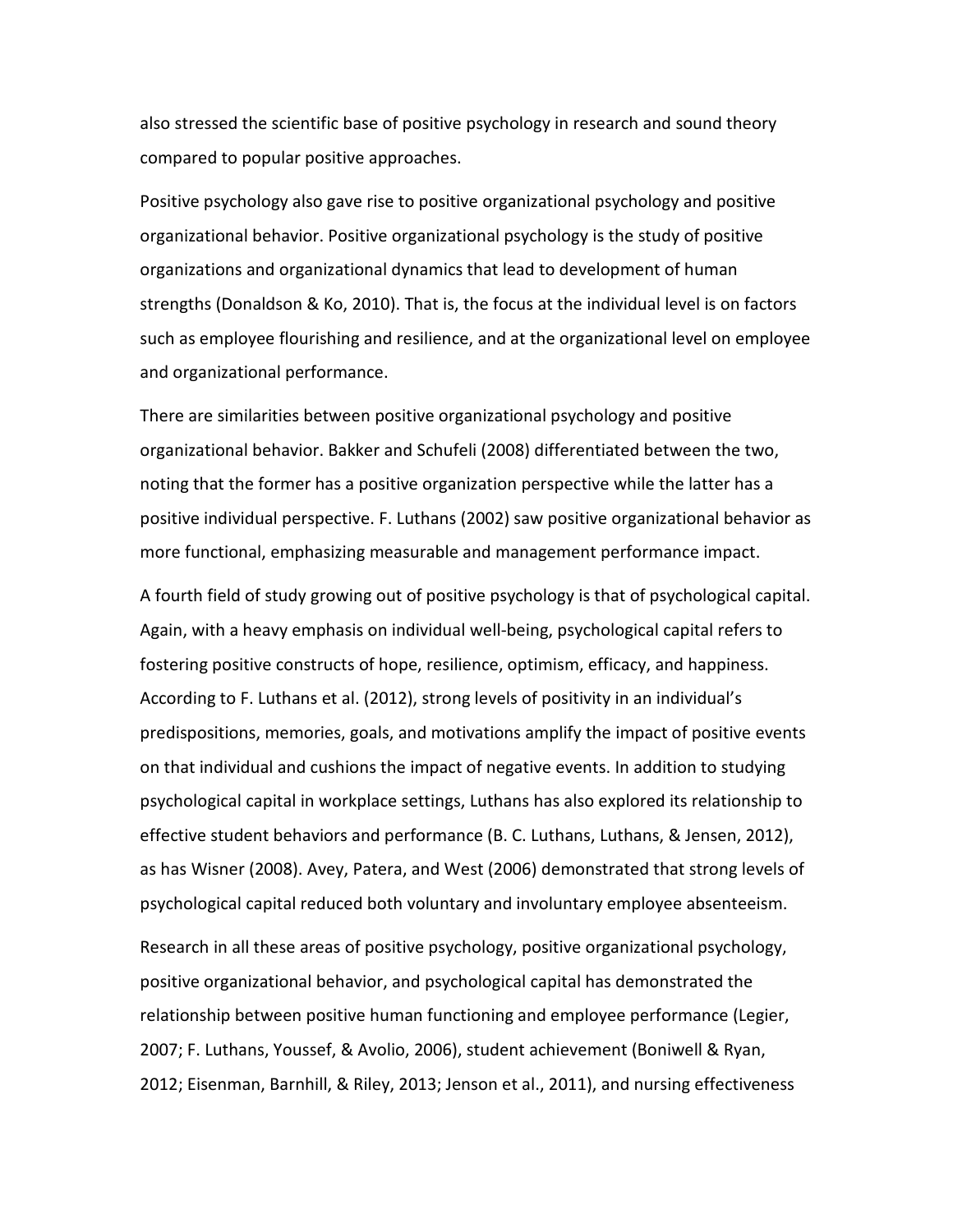and patient health (Skerrett, 2010; Tumerman & Carlson, 2012). Other researchers have shown similar relationships in the fields of agriculture (Ngomane, 2011), organizational development (Cooperrider & Sekerka, 2006), finance (Cilliers, 2011), social work (Harris et al., 2012), and health care (Boerner & Dutschke, 2008).

If leaders in businesses, schools, hospitals, and other organizations focused rigorously on seeking and developing the best in both individuals and organizations, and on what Cooperrider and Godwin (2011) described as opportunity-rich systems, they are more likely to generate high levels of engagement, performance, and achievement. What approaches, then, can leaders take? Two leadership models rooted in positive psychology are Appreciative Leadership and Authentic Leadership.

### **Appreciative Inquiry and Appreciative Leadership**

Appreciative inquiry takes a collaborative, participative, and system-wide approach to seeking, identifying, and enhancing the positive, or life-giving forces that are present when human performance is optimal (Elleven, 2007). It involves using a process of inquiry and dialog to generate positive change in organizations. That is, people ask questions and envision a desired future together, building constructive relationships that leverage the potential inherent in individuals, organizations, or situations (Cooperrider & McQuaid, 2012; Walker & Carr-Stewart, 2004).

The core process of appreciative inquiry features four phases, often referenced as the four Ds. First, discovering what works well in the organization, and second, dreaming, or envisioning, what could be, what could work well in the future. The third and fourth phases turn vision into application, with the third phase focusing on design, on planning and developing the desired future, while the fourth phase is the destiny, or the implementation of the design needed to achieve the vision.

Relationships are at the heart of appreciative inquiry as they are of appreciative leadership, a leadership approach founded on the principles of appreciative inquiry. Whitney et.al. (2010) defined appreciative leadership as: "The relational capacity to mobilize creative potential and turn it into positive power—to set in motion positive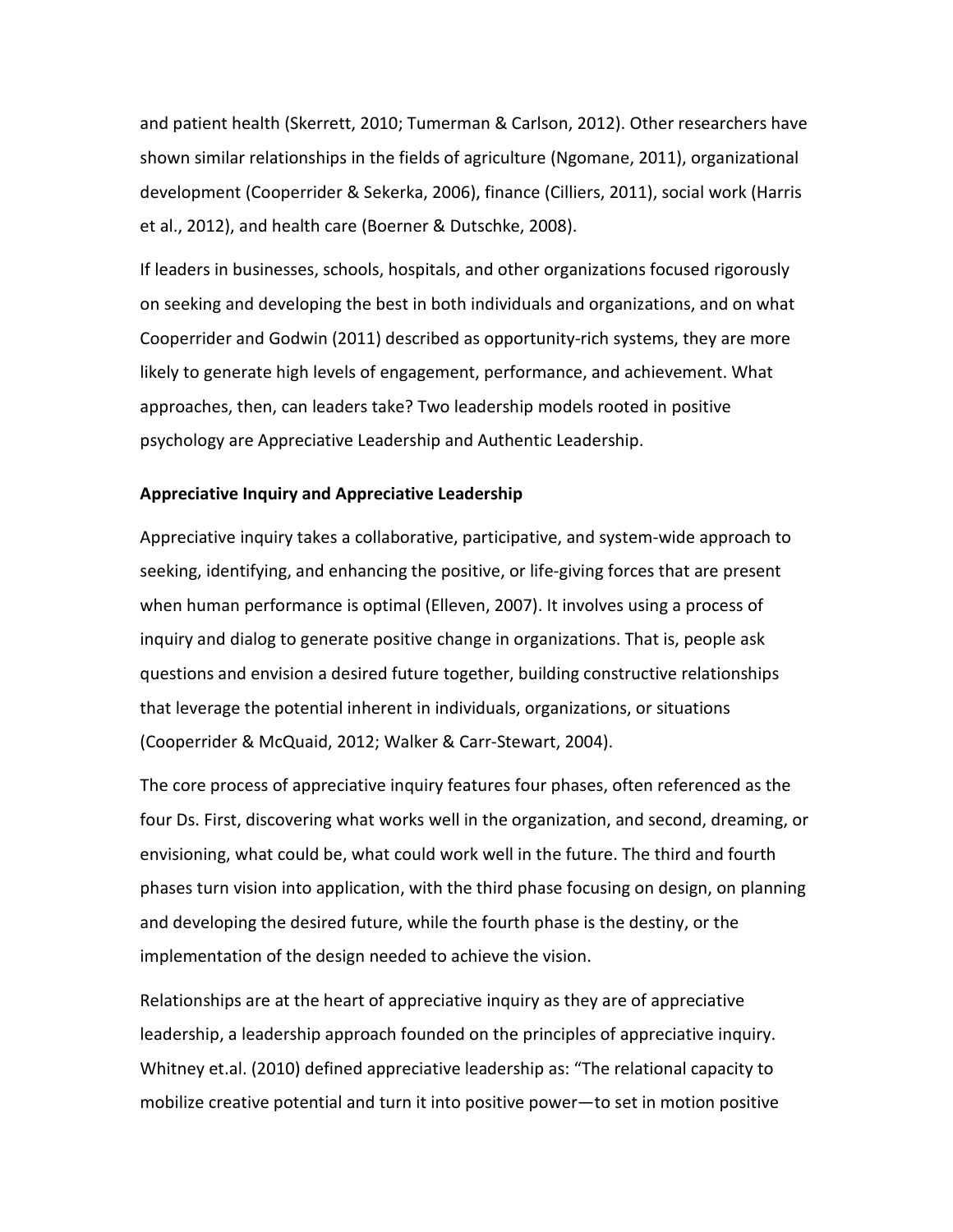ripples of confidence, energy, enthusiasm, and performance—to make a positive difference in the world" (p. 3). Mantel and Ludema (2004) noted the role of conversations in those relationships, writing of language as the tool for developing appreciative leadership in organizations as they described generating sustainable positive change in an organization using both appreciative inquiry and appreciative leadership.

Mantel and Ludema (2004) have built on the appreciative concept, writing about appreciative organizational design. They described four stages of creating a rich organizational vision through collaborative processes, coupled with developing appreciative leadership skills. Mantel and Ludema focused on creating an inclusive organizational structure and leading across boundaries within that structure to create shared meaning, a common purpose, and common principles, and on continual inquiry. That is, they embedded the concepts of appreciative inquiry and leadership into the ongoing cycles of organizational operations, creating synergy between strategy creation, learning, and results generation.

# **Authentic Leadership**

Equally rooted in positive psychology, authentic leadership builds particularly on the concepts of psychological capital. Authentic leaders exhibit confidence, hope, optimism, and resilience, and are transparent, ethical, and future-oriented. Authentic leaders place great emphasis on developing others as leaders, and use their own values, beliefs, and behaviors to model good leadership (F. Luthans & Avolio, 2003). In the field of education, Begley (2001) saw authentic leadership as a metaphor; specifically, a symbol of "professionally effective, ethically sound, and consciously reflective practices in educational administration. This is leadership that is knowledge based, values informed, and skillfully executed" (p. 353).

Authentic leaders, then, are consistent, lead with purpose and values, and have integrity. They build strong relationships based on their values, and are aware of their own and others' strengths (Avolio, Gardner, Walumbwa, Luthans, & May, 2004). They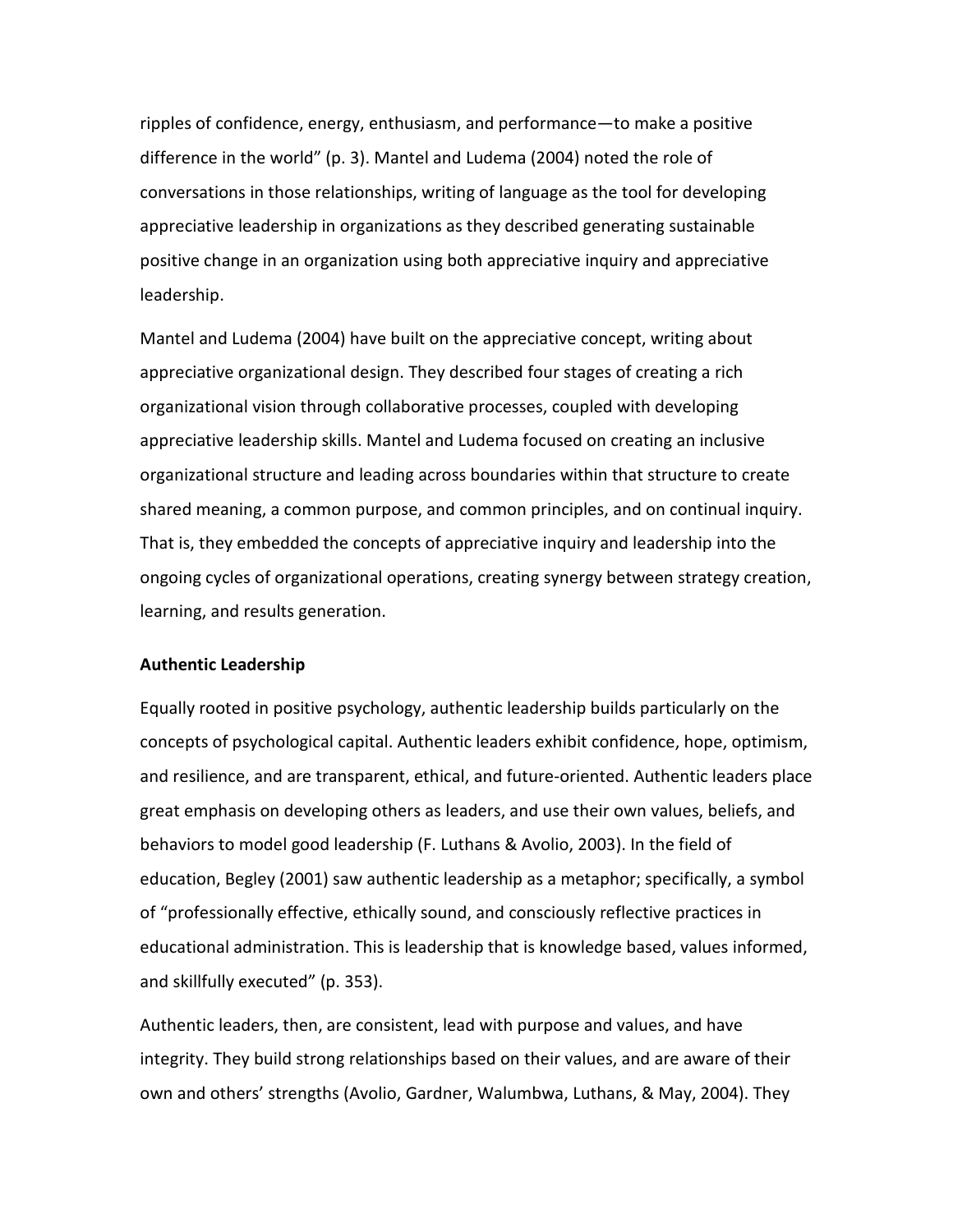promote positive and ethical cultures, foster self-awareness and moral perspectives, and encourage balanced approaches to processing information, as well as developing relational transparency (Walumbwa, Avolio, Gardner, Wernsing, & Peterson, 2008). Authentic leadership is thus more about how a leader thinks and behaves than about a process or framework for action.

# **Principles of Strengths-Based Leadership**

It should be clear, then, that strengths-based leadership is neither a model nor a framework, but rather an overall concept of leadership based on recognizing and leveraging the strengths of self and others. There are many ways to exhibit strengthsbased leadership, and it can appear in many guises, in multiple and varied fields. There have, however, been efforts to express strengths-based leadership in a more practical way. For example, Gottlieb et al. (2012) identified eight strengths-based leadership principles:

- working with the whole,
- recognizing the uniqueness of each individual,
- creating healthy workplace environments—to develop rather than manage employees,
- helping people create meaning,
- valuing self-determination,
- recognizing integration of person and environment,
- promoting learning, and
- building effective, collaborative partnerships, negotiated goals, shared power, and mutual respect.

# **Incorporating strengths-based leadership into leadership development**

**programs.** Fryer (2004) wrote that a positive workplace may be the basis for organizational success, noting that organizations in which leaders amplify positive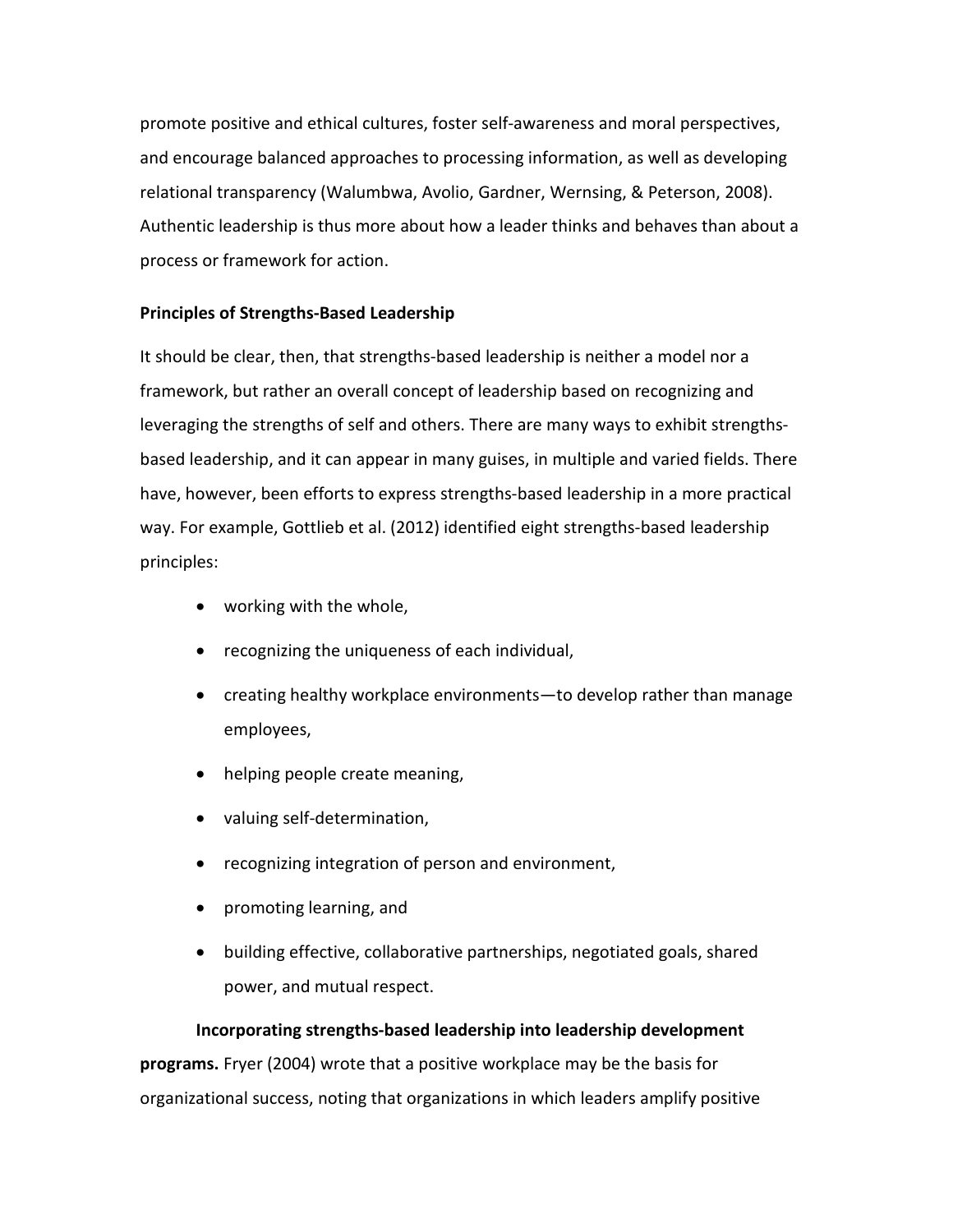characteristics such as resilience, optimism, humility, and compassion tend to generate better organizational performance. Marzano, Waters, and McNulty (2005) suggested that increasing the leadership skills of a principal by one standard deviation (50th to 84th percentile) could increase student achievement by up to 22 percentile points. As discussed above, other researchers have shown the positive impact of strengths-based leadership in fields as diverse as health care, social work, and agriculture.

Business leaders often talk of strategic imperatives. A strategic imperative of any leadership development program today must be on developing leaders adept at leading change, not just managing it, change, fostering workforce success, building constructive and empowering cultures, and engaging employees in innovative approaches to meeting client needs. These leaders must be able to lead across boundaries and hierarchies, build effective relationships, and enable others to become high performers with a strong customer focus. As the discussion shows, deficit-based leadership cannot create the organizational cultures and environments needed, requiring leadership programs to build strengths-based leadership capabilities.

Extrapolating the thought of Fryer (2004) about positive workplaces to program environments, a leadership development program rooted in positive constructs is more likely to engage participants in their learning and empower them to become the strengths-based leaders needed in their organizations today and in the future.

One place to start when considering how to embed strengths-based leadership into programs lies in the principles described by Gottlieb et al. (2012). Many programs do, indeed, work with the whole while recognizing the uniqueness of each individual, yet there are still programs that take a narrower approach with little opportunity for participants to explore leadership within the context of their own lives and experiences and to recognize the integral nature of person and environment. Programs that help participants to create their own meaning about leadership (their own and that of others) and foster self-determination of leadership goals and dreams promote learning about self and leadership. Incorporating ample opportunity for building effective and collaborative partnerships within program assignments provides practice in negotiating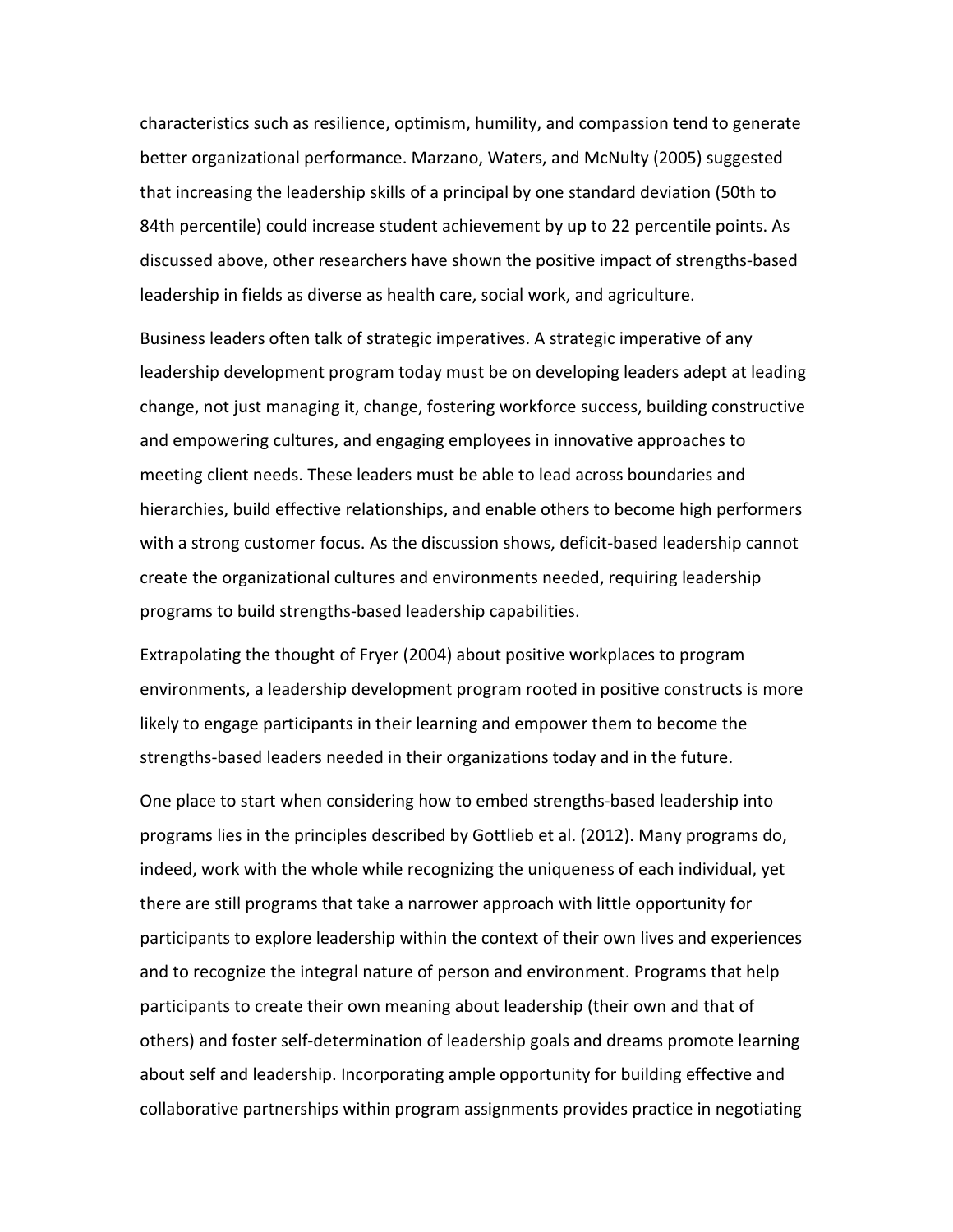goals, sharing power, and building mutual respect. That is, the fundamental design of a leadership development program should reflect strengths-based approaches.

At a programming level, programs could include courses on strengths-based leadership and building awareness of various strengths-based leadership approaches. This could include a foundation course that fosters exploration of positive psychology, positive organizational psychology, positive organizational behavior, and positive organizational development. As program participants discover the power inherent in strengths-based approaches, they can learn about its multidimensional application possibilities. These range from linking strengths-based leadership to sustainability, to citizenship (in terms of community development), and to student achievement in educational leadership.

At a practical level, many programs include exercises in which participants identify strengths, weaknesses, and challenges in a particular leadership area and then create a plan for development, but fail to create the overt link of leveraging strengths to address those challenges. How can leaders leverage strengths in others and reframe challenges as opportunities without understanding how to build on their own strengths? Helping people recognize and understand their strengths constitutes a fundamental aspect of strengths-based leadership. An additional element could be to include self-assessment strengths-based profiles into the program, giving participants the opportunity for deep reflection as well as exposing them to practical tools they can subsequently use in their workplaces.

Further, courses often include assignments in which students assess leadership capabilities in their home organizations and identify opportunities for growth. Many such exercises have an inherent focus on negativity—what is not working and what needs to be fixed. Including an element in which students assess the direct relationship between leadership strengths and organizational success could generate a different mindset, one that focuses on positivity ratios instead of negativity ratios (Cooperrider & McQuaid, 2012) and provide a basis for then assessing strengths-based leadership capabilities in the organizations.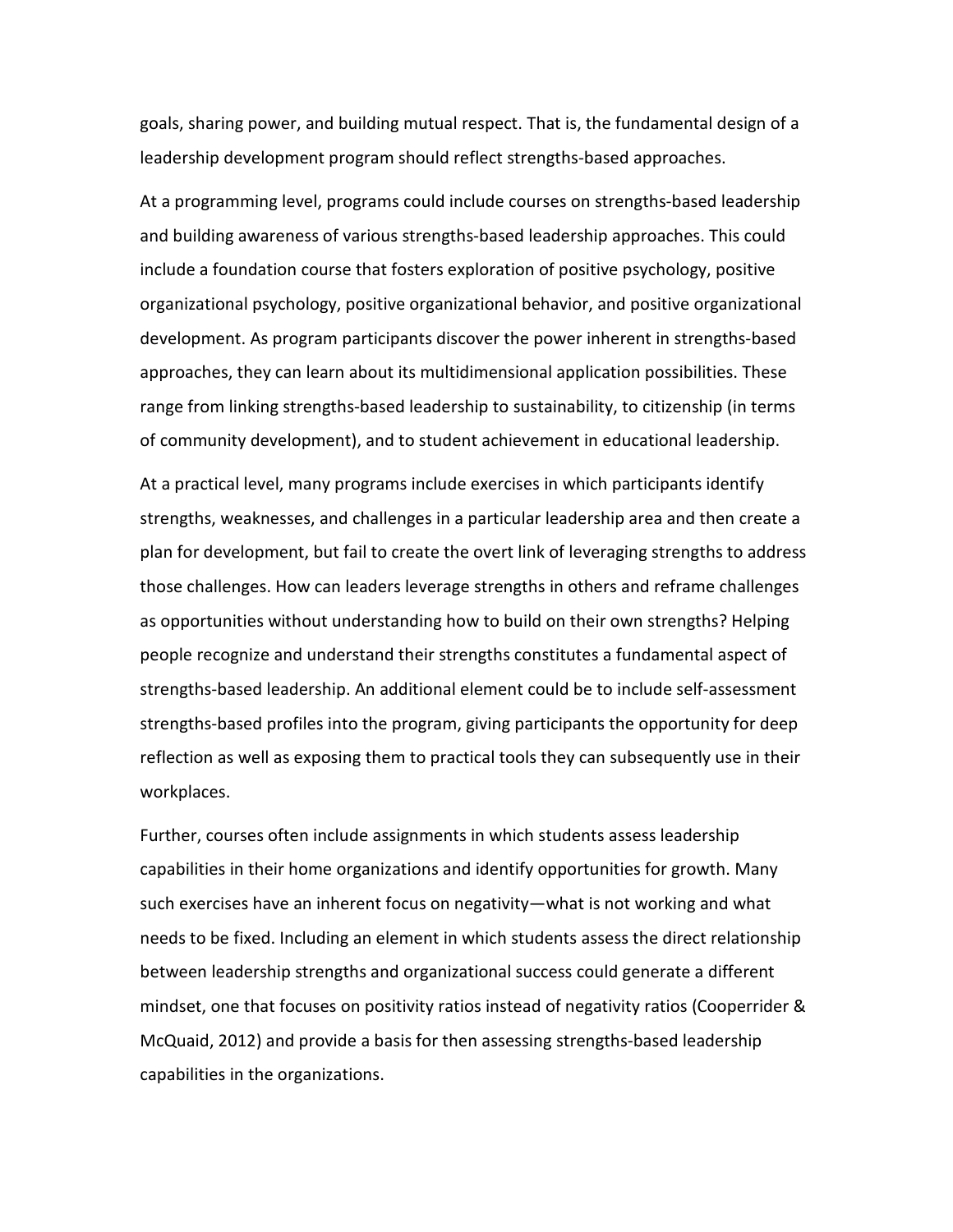Courses on strategic planning could introduce the strengths-based SOAR framework as a strategic tool to compare and contrast to SWOT. SOAR, founded in appreciative inquiry, stands for Strengths, Opportunities, Aspirations, and Results, enabling participants to look beyond the limited analysis level promoted by SWOT (Strengths, Weaknesses, Opportunities, and Threats). This could lead to participants developing strengths-based strategic models for their organizations. Similarly, introducing strengths-based approaches into courses on project management, coaching, organizational design, and change leadership could enable students to compare such approaches with more traditional deficit-based approaches and understand the power inherent in strengthsbased leadership.

Appreciative inquiry, in particular, used at a personal level at the beginning of a program, would help students to explore their own goals and dreams for the program while introducing them to the appreciative concept and the appreciative inquiry framework. Later in the program, students could then use appreciative inquiry in relation to their thesis work, and translate that learning to the leadership of their organizations.

### **Conclusion**

The deficit paradigm and deficit-based leadership no longer supports and generates organizational success in a world that demands high performance from all employees. Today's employees are engaged actively in continual improvement, learning, and innovation, and have a constant focus on positive change, and the strengths paradigm and strengths-based leadership provide a solid foundation for such success. Leadership development programs must, therefore, focus on building strengths-based leadership skills as well as reflect strengths-based approaches and positive change in their design and delivery.

### **References**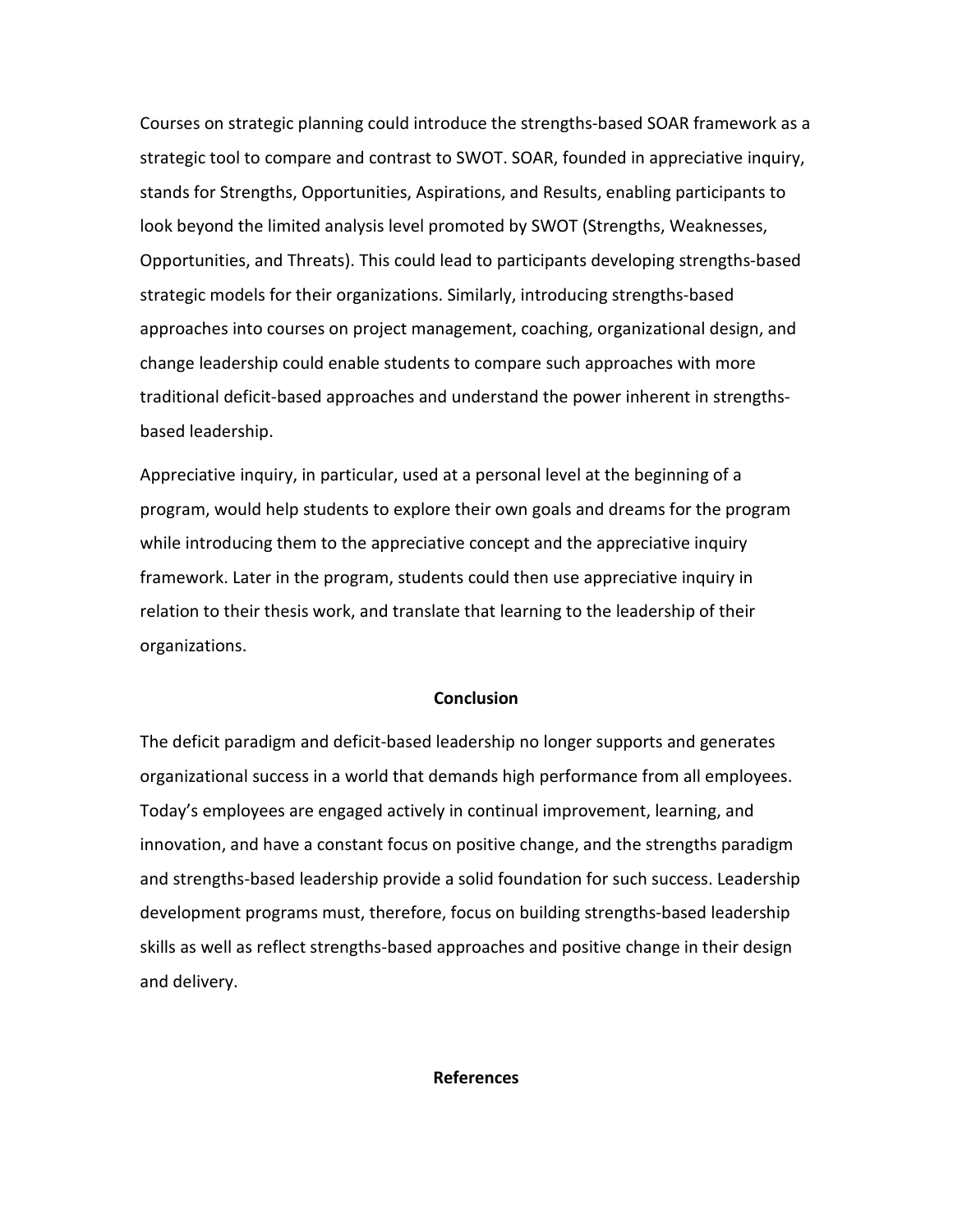- Aguinas, H., Gottfredson, R. K., & Joo, H. (2012). *Delivering effective performance feedback: The strengths-based approach*. Business Horizons, *55*, 105–111.
- Asplund, J., & Blacksmith, N. (2012). Embedding strengths in your company's DNA. *Gallup Management Journal Online, 1*.
- Avey, J. B., Patera, J. L., & West, B. J. (2006). The implications of positive psychological capital on employee absenteeism. *Journal of Leadership & Organizational Studies, 13*(2), 42–60.
- Avolio, B. J., Gardner, W. L., Walumbwa, F. O., Luthans, F., & May, D. R. (2004). Unlocking the mask: A look at the process by which authentic leaders impact follower attitudes and behaviors. *The Leadership Quarterly, 15*(6), 801–823. doi:10.1016/j.leaqua.2004.09.003
- Bakker, A. B., & Schufeli, W. B. (2008). Positive organizational behavior: Engaged employees in flourishing organizations. *Journal of Organizational Behavior, 29*, 8. doi:10.1002/job.515
- Begley, P. T. (2001). In pursuit of authentic school leadership practices. *International Journal of Leadership in Education, 4*, 353–365.
- Boerner, S., & Dutschke, E. (2008). The impact of charismatic leadership on followers' initiative-oriented behavior: A study in German hospitals. *Health Care Manage Rev, 33*(4), 332–340. doi:10.1097/01.HCM.0000318771.82642.8f
- Boniwell, I., & Ryan, L. (2012). *Personal well-being lessons for secondary schools: Positive psychology in action for 11 to 14 year olds.* Columbus, OH: McGraw-Hill Education.
- Carucci, R. (2006). Building relationships that enable next-generation leaders. *Leader to Leader, 2006*(42), 47–53.
- Cilliers, F. (2011). Positive psychology leadership coaching experiences in a financial organisation. *SA Journal of Industrial Psychology, 37*(1), 14. Retrieved from http://dx.doi.org/10.4102/sajip.v37i1.933 or doi:10.4102/sajip.v37i1.933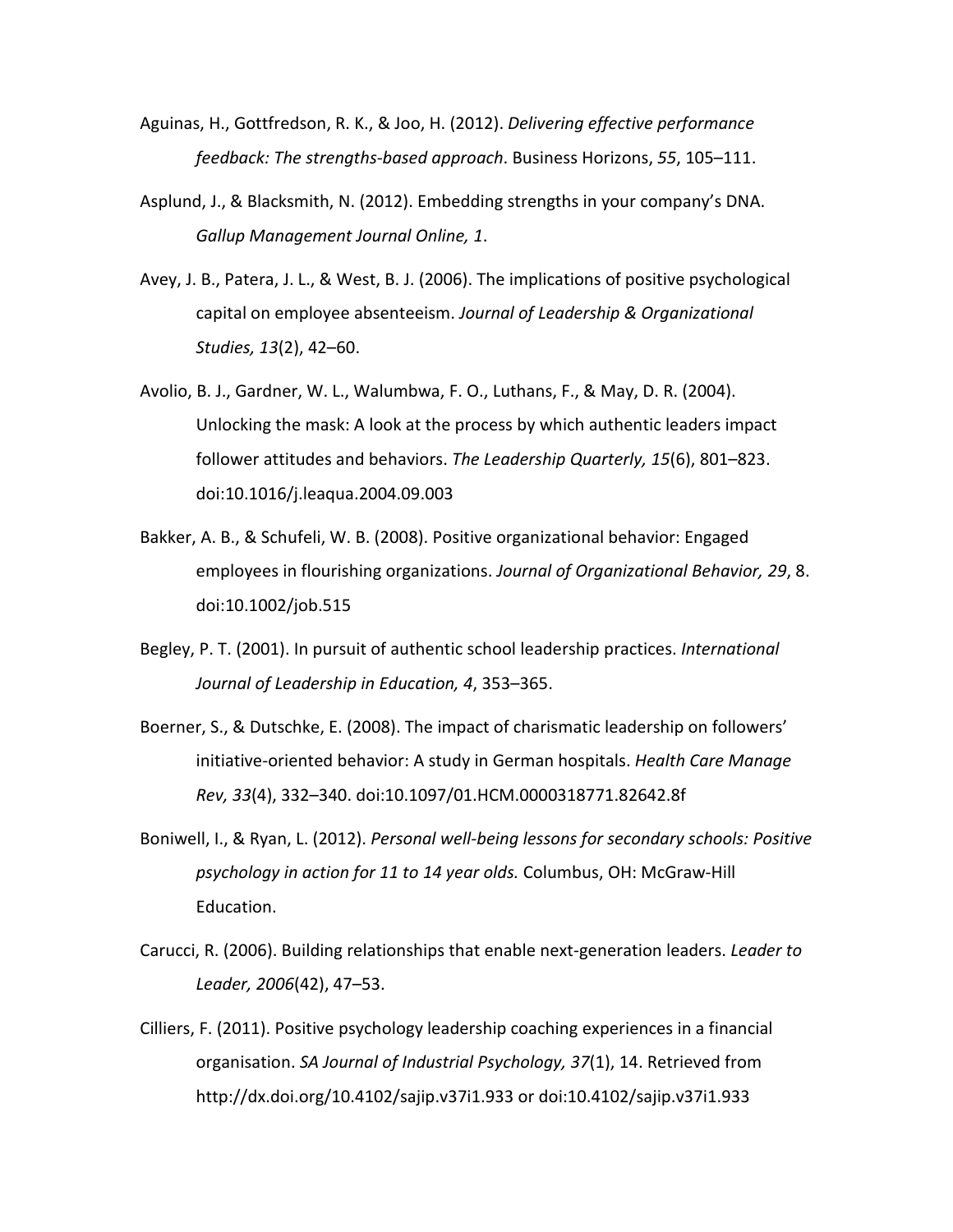- Cooperrider, D. L. (2008). The 3-circles of the strengths revolution. *AI Practitioner* (Nov, 2008), 8–11.
- Cooperrider, D. L., & Godwin, L. N. (2011). Positive organization development: Innovation-inspired change in an economy and ecology of strengths. In K. S. Cameron & G. M. Spreitzer (Eds.), *The oxford handbook of positive organizational psychology* (pp. 737–750). New York, NY: Oxford University Press.
- Cooperrider, D. L., & McQuaid, M. (2012). The positive arc of systemic strengths: How appreciative inquiry and sustainable designing can bring out the best in human systems. *Journal of Corporate Citizenship, Summer 2012*(46), 71–102.
- Cooperrider, D. L., & Sekerka, L. E. (2006). Toward a theory of positive organizational change. In J. V. Gallos (Ed.) *Organization Development: A Jossey-Bass Reader*, 223–238.
- Donaldson, S. I., & Ko, I. (2010). Positive organizational psychology, behavior, and scholarship: A review of the emerging literature and evidence base. *The Journal of Positive Psychology, 5*(3), 177–191. doi:10.1080/17439761003790930
- Eisenman, J., Barnhill, R., & Riley, B. (2013). Oil city prep: Putting positive principles into practice. *Reclaiming Children and Youth, 21*(4), 38–43.
- Elleven, R. K. (2007). Appreciative inquiry: A model for organizational development and performance improvement in student affairs. *Education, 127*(4), 451–455.
- Fiorentino, L. H. (2012). Positive perspectives on the profession: Reframing through appreciative inquiry. *Quest, 64*(4), 209–228. doi:10.1080/00336297.2012.723464
- Fredrickson, B. L., & Losada, M. F. (2005). Positive affect and the complex dynamics of human flourishing. *American Psychologist, 60*(7), 678–686. doi:10.1037/0003- 066x.60.7.678
- Fryer, B. (2004). Accentuate the positive. *Harvard Business Review, 82*(2), 22–23.
- Gable, S. L., & Haidt, J. (2005). What (and why) is positive psychology? *Review of General Psychology, 9*(2), 8. doi:10.1037/1089-2680.9.2.103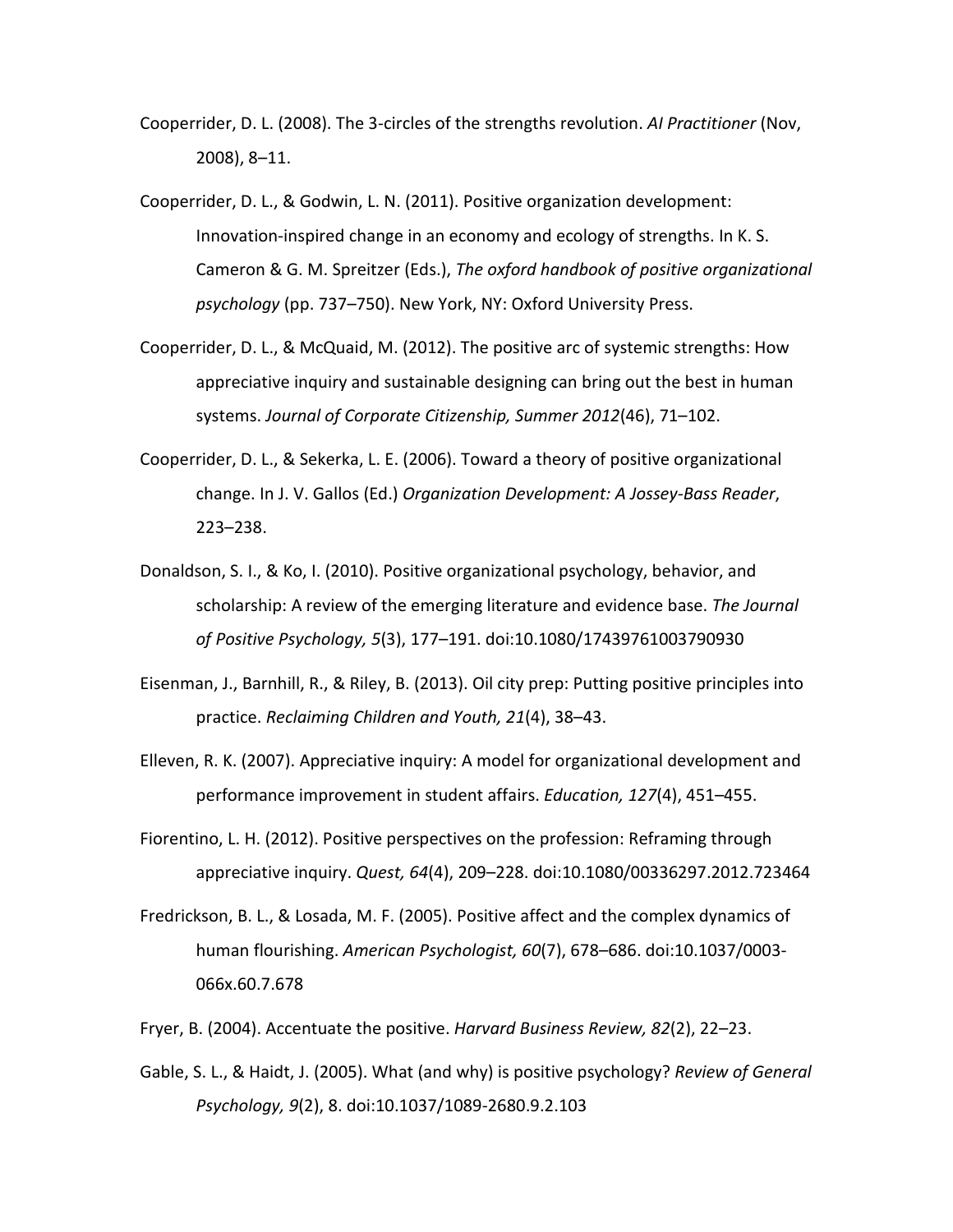- Gobble, M. M., Petrick, I., & Wright, H. (2012). Innovation and strategy. *Research Technology Management, 55*(3), 63–67. doi:10.5437/08956308x5503005
- Gorski, P. C. (2010). *Unlearning deficit ideology and the scornful gaze: Thoughts on authenticating the class discourse in education* (p. 30). George Mason University, Fairfax, VA: EdChange.
- Gottlieb, L., Gottlieb, B., & Shamian, J. (2012). Principles of strengths-based nursing leadership for strengths-based nursing care: A new paradigm for nursing and healthcare for the 21st Century. *Nursing Leadership, 25*(2), 38–50.
- Harris, N., Brazeau, J. N., Clarkson, A., Brownlee, K., & Rawana, E. P. (2012). Adolescents' experiences of a strengths-based treatment program for substance abuse. *Journal of Psychoactive Drugs, 44*(5), 390–397. doi:10.1080/02791072.2012.736822
- Harry, B., & Klingner, J. (2007). Discarding the deficit model. *Educational Leadership, 64*(5), 16–21.
- Hartnell, C. (2012). *Leadership and organizational culture: An integrative view of leaders as culture creators and culture as social context* (PhD dissertation, Arizona State University). Retrieved from http://proxy.cityu.edu/login?url=http://search.proquest.com/docview/1010760 966?accountid=1230 (ProQuest Dissertations & Theses (PQDT) database).
- Heathfield, S. (2007). Performance appraisals don't work: What does? *Journal for Quality & Participation, 30*(1), 6–9.
- Hozeski, B. (trans.) (1985). *Hildegard von Bingen's mystical visions*. Rochester, VT: Bear & Company.
- Human Synergistics International. (2011). *Organizational culture report: The city of x*. St. Mary's, ON: Human Synergistics International.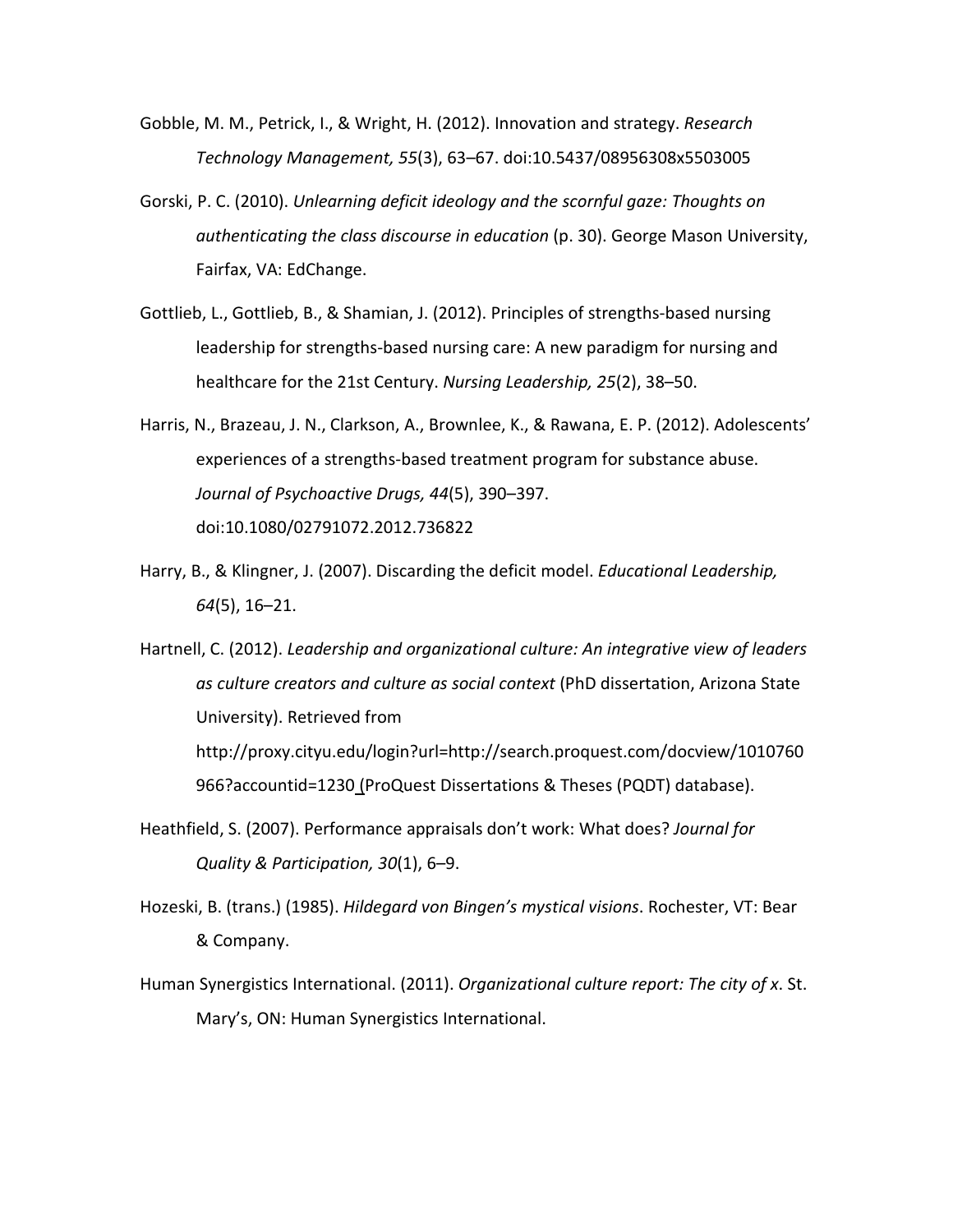- Jamrog, J. J., Vickers, M., Overholt, M. H., & Morrison, C. L. (2008). High-performance organizations: Finding the elements of excellence. *People & Strategy, 31*(1), 29– 38.
- Jaruzelski, B., & Katzenbach, J. (2012). Building a culture that energizes innovation. *Financial Executive, 28*(2), 32–35.
- Jenson, R. J., Petri, A. N., Day, A. D., & Truman, K. Z. (2011). Perceptions of self-efficacy among STEM students with disabilities. *Journal of Postsecondary Education and Disability 24*(4), 8–28.
- Kaiser, R. B., & Overfield, D. V. (2011). Strengths, strengths overused, and lopsided leadership. *Consulting Psychology Journal: Practice and Research, 63*(2), 89–109. doi:10.1037/a0024470
- Katzenbach, J. R., Illona, S., & Kronley, C. (2012). Cultural change that sticks. *Harvard Business Review, 90*(8), 110.
- Kriflik, G. K., & Jones, R. (2002). *A grounded theory of the leadership process in a large government bureaucracy*. Retrieved from Research Online website: <http://ro.uow.edu.au/commpapers/349>
- Legier, J. T. (2007). *Assessing leadership effectiveness: The relationship between emotional intelligence and leadership behaviors on group and organizational performance* (Doctor of Philosophy in Education dissertation). Southern Illinois University, Carbondale, Illinois. Retrieved from http://search.proquest.com.proxy.cityu.edu/docview/304829425 (UMI Number: 3291656)
- Luthans, F. (2002). The need for and meaning of positive organizational behavior. *Journal of Organizational Behavior, 23*, 12. doi:10.1002/job.165
- Luthans, F., & Avolio, B. J. (2003). Authentic leadership development. In K. S. Cameron, J. E. Dutton & R. E. Quinn (Eds.), *Positive organizational scholarship: Foundations of a new discipline* (pp. 241–261). San Francisco: Barrett-Koehler.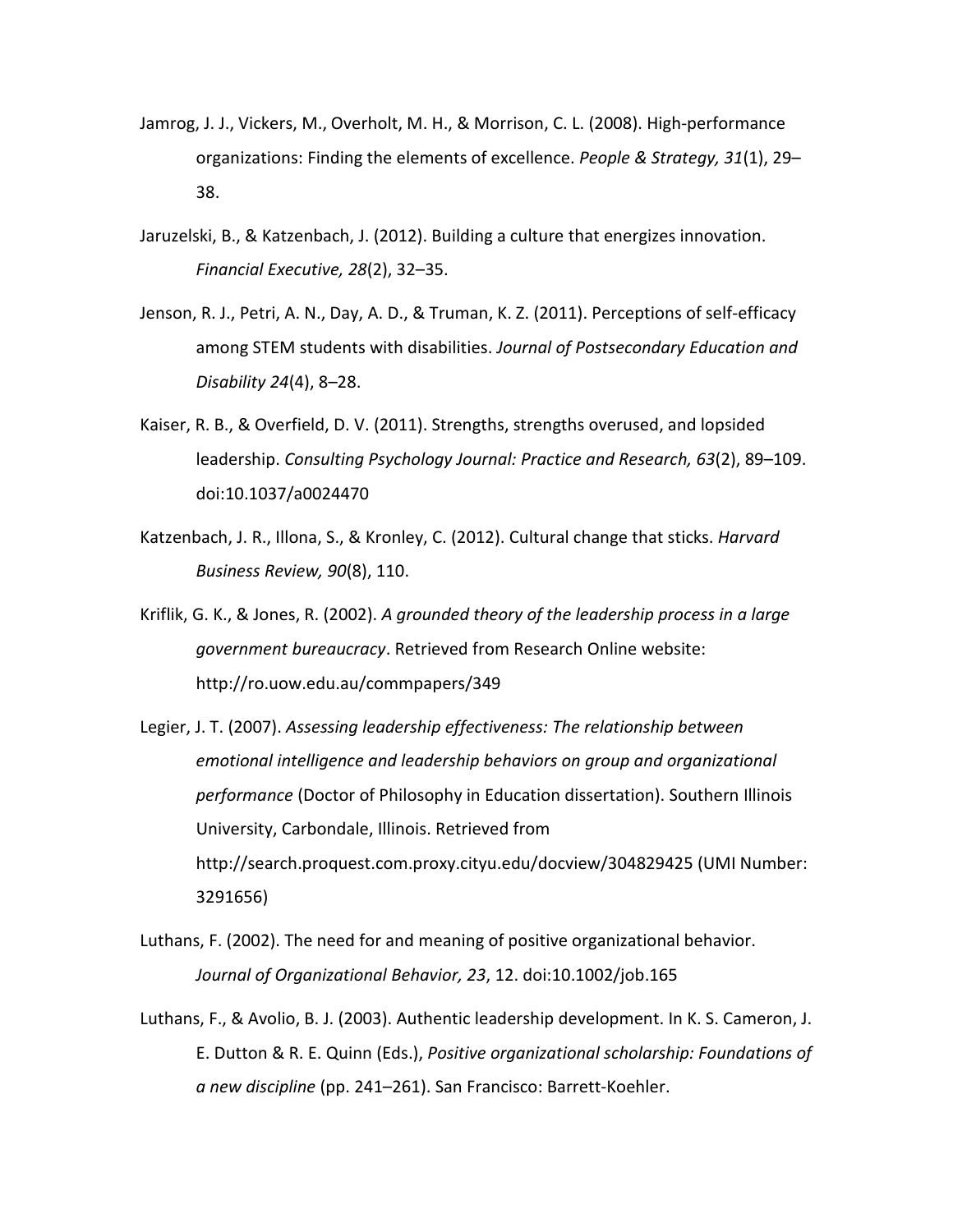- Luthans, B. C., Luthans, K. W., & Jensen, S. M. (2012). The impact of business school students' psychological capital on academic performance. *Journal of Education for Business, 87*(5), 253–259. doi:10.1080/08832323.2011.609844
- Luthans, F., Youssef, C. M., & Avolio, B. J. (2006). *Psychological capital: Developing the human competitive edge*. New York, NY: Oxford University Press.
- Luthans, F., Youssef, C. M., Sweetman, D. S., & Harms, P. D. (2012). Meeting the leadership challenge of employee well-being through relationship PsyCap and health PsyCap. *Journal of Leadership & Organizational Studies, 20*(1), 118–133. doi:10.1177/1548051812465893
- Mantel, M. J., & Ludema, J. D. (2004). Sustaining positive change: Inviting conversational convergence through appreciative leadership and organization design. *Advances in Appreciative Inquiry, 1*, 309–336.
- Marzano, R. J., Waters, T., & McNulty, B. (2005). *School leadership that works: From research to results*. Alexandria, VA: Association for Supervision and Curriculum Development.
- Maslow, A. H. (1954). *Motivation and personality*. New York, NY: Addison-Wesley Educational Publishers Inc.
- Ngomane, T. (2011). From a deficit-based to an appreciative inquiry approach in extension programs: Constructing a case for a positive shift in the current intervention paradigm. *Journal of International Agricultural and Extension Education, 17*(3), 57–68. doi:10.5191/jiaee.2010.17305
- Robinson, M. (2001). Americans. *Theology Today, 58*(1), 72–81. doi:10.1177/004057360105800109
- Schein, E. H. (2010). *Organizational culture and leadership* (4th. ed.). San Francisco, CA: Jossey-Bass.
- Seligman, M. E. P., & Csikszentmihalyi, M. (2000). Positive psychology: An introduction. *American Psychologist, 55*(1), 5–14. doi:10.1037//0003-066X.55.1.5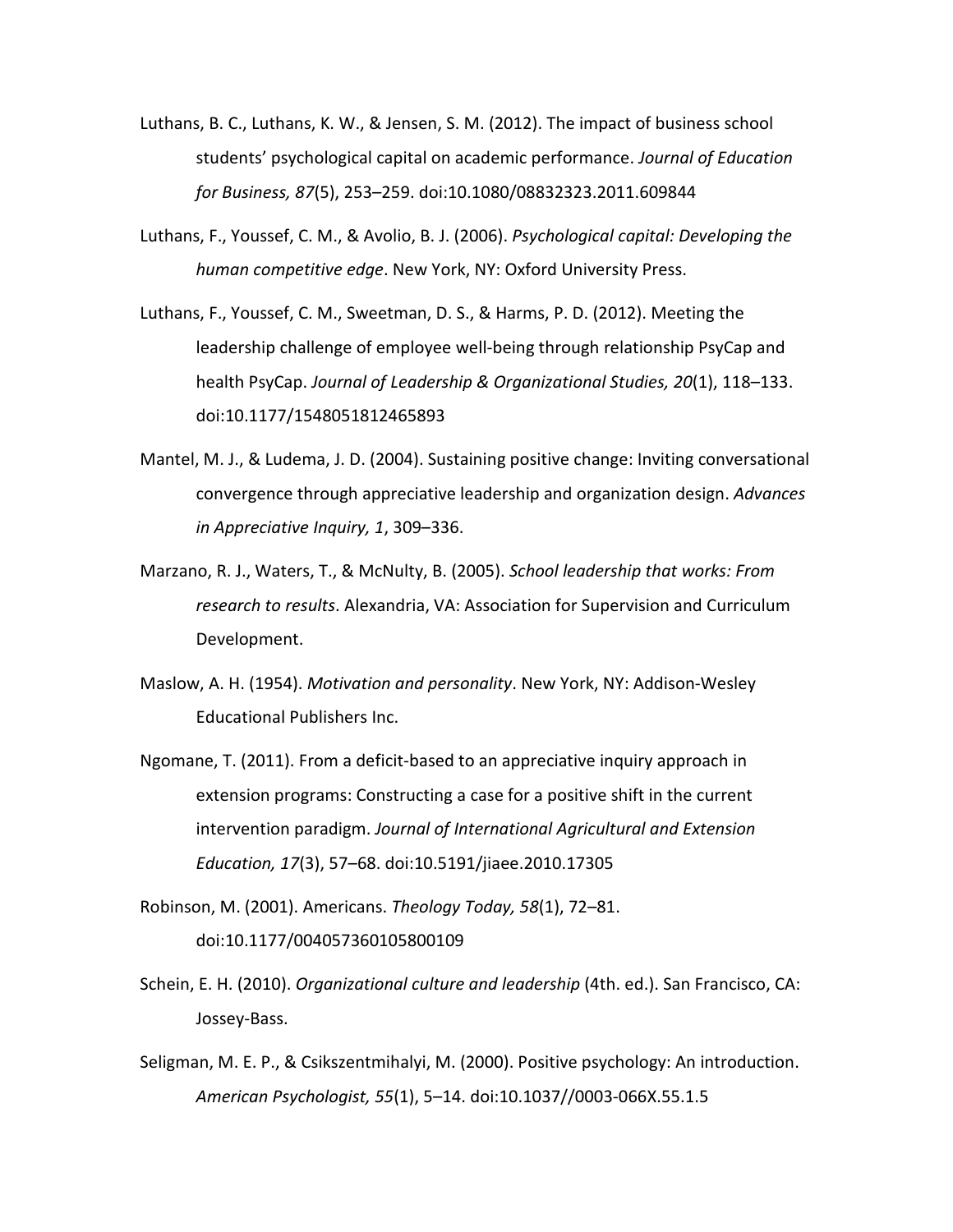- Seligman, M. E. P., Ernst, R. M., Gillham, J., Reivich, K., & Linkins, M. (2009). Positive education: Positive psychology and classroom interventions. *Oxford Review of Education, 35*(3), 293–311. doi:10.1080/03054980902934563
- Skerrett, K. (2010). Extending family nursing: Concepts from positive psychology. *Journal of Family Nursing, 16*(4), 487–502. doi:10.1177/1074840710386713
- Skrla, L., & Scheurich, J. J. (2004). Displacing deficit thinking in school district leadership. In L. Skrla & J. J. Scheurich (Eds.), *Educational equity and accountability: Paradigms, policies, and politics* (pp. 107–129). New York, NY: Routledge.
- Tombaugh, J. R. (2005). Positive leadership yields performance and profitability: Effective organizations develop their strengths. *Development and Learning in Organizations, 19*(3), 15–17. doi:10.1108/14777280510590031
- Tumerman, M., & Carlson, L. M. H. (2012). Increasing medical team cohesion and leadership behaviors using a 360-degree evaluation process. *WMJ, 111*(1), 33– 37.
- Walker, K., & Carr-Stewart, S. (2004). Learning leadership through appreciative inquiry. *International Studies in Educational Administration, 32*(1), 72–85.
- Walumbwa, F. O., Avolio, B. J., Gardner, W. L., Wernsing, T. S., & Peterson, S. J. (2008). Authentic leadership: Development and validation of a theory-based measure. *Journal of Management, 34*(1), 89–126. doi:10.1177/0149206307308913
- Weiner, L. (2006). Challenging deficit thinking. *Educational Leadership, 64*(1), 42–45.
- Whitney, D., Trosten-Bloom, A., & Rader, K. (2010). *Appreciative leadership: Focus on what works to drive winning performance and build a thriving organization*. New York, NY: McGraw Hill.
- Wisner, M. D. (2008). *Psychological capital and strengths ownership as predictors of effective student leadership* (doctoral dissertation). Azusa Pacific University, Ann Arbor. Retrieved from